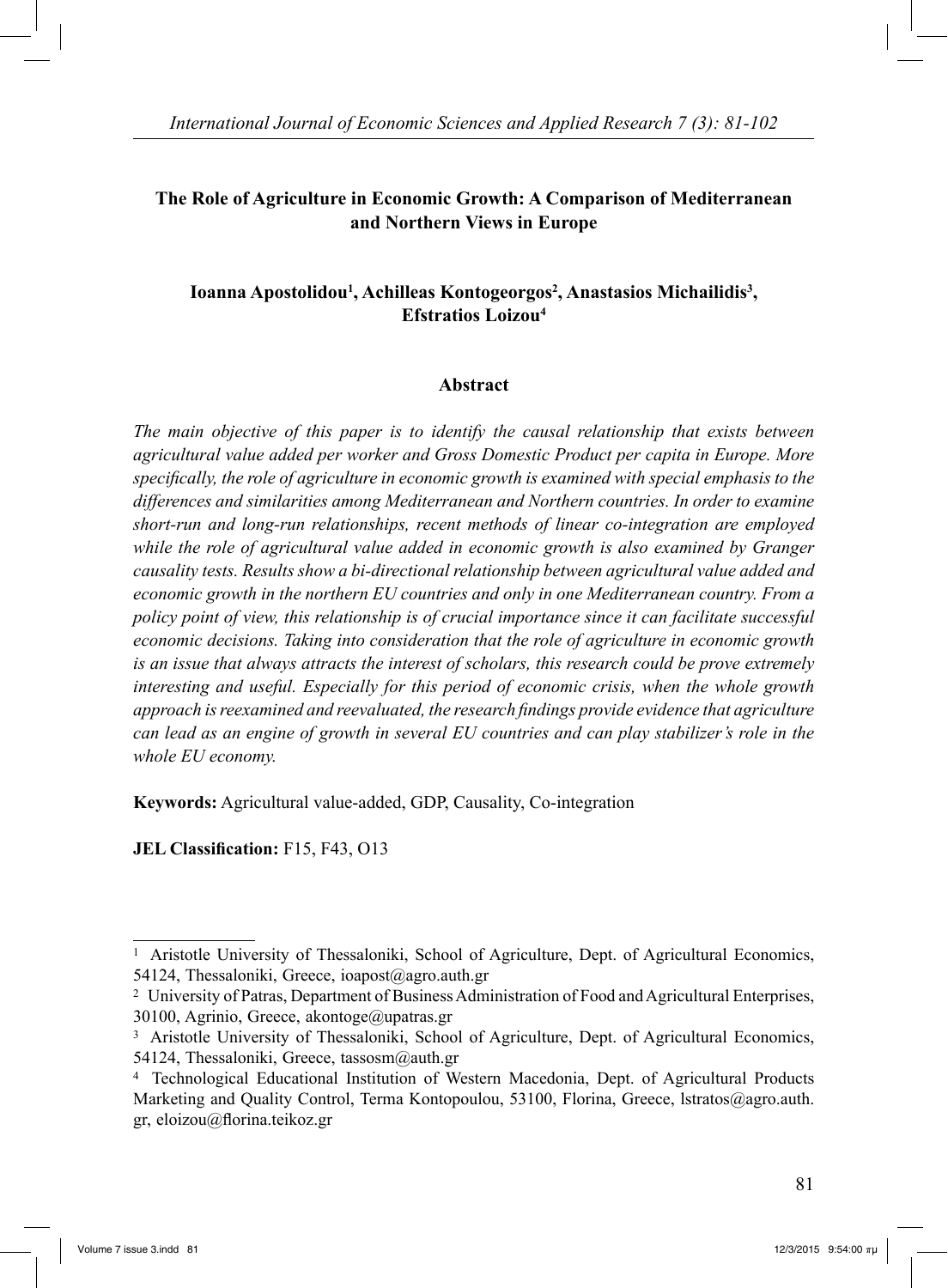#### **1. Introduction**

 The role of agriculture in economic growth was first analyzed, by the middle of twentieth century, mainly by historians and institutionalists. In particular, Clark (1940) and Kuznets (1966) provided the first basic facts regarding the agriculture's role during the growth process. Since then, the role of agriculture was always an issue that attracted the global interest of economists that focused on how agriculture could best contribute to the overall economic growth and modernization. All the while, the vast majority of studies are referred in theoretical models attempting to measure the impact of agriculture in economic growth or identify the relationship between agriculture and the rest of the economy. However, dual-economy or two-sector model was firstly used by Lewis (1954) bases on the idea of surplus labor in the agricultural sector and consequently the linkage from agriculture to economic growth. Few years later the two-sector model has been extended by Ranis and Fei (1961) and then has been adopted by many researchers (Matsuyama 1992; Steger 2000; Vollrath 2009). According to Johnston and Mellor (1961), most of the classical analyses consider agriculture as a vigorous and dynamic economic sector that plays an active role in economic growth through important production and consumption linkages. The significance of such linkages was further stressed by Singer (1979) and explicitly embodied in general equilibrium idea of Agricultural Demand Led-Industrialization (ADLI). Adelman (1984) suggests that ADLI is suitable for low-income countries which are not yet export-driven. However, Gollin (2010) considers that the large share of agriculture in several developing countries does not directly imply that overall growth has to be based on an ADLI-type strategy.

 Traditional agriculture, that particularly was characteristic of developing economies, was slow and weak in its response to market signals, owing to such constraints as imperfect factor mobility (Prebisch, 1950; Singer, 1950). This assumption caused structuralists to disregard these linkages in their strategy (Myrdal, 1957). In fact, little empirical evidence was produced regarding the strength or extent of the interrelationship between agriculture and the larger economy and thus agricultural sector was perceived as having few or weak linkages with the rest of economy and thus, unable to serve as an engine of growth (Valdes, 1991).

 More recently, in Gardner's (2005) study it is claimed that agriculture does not seem to be a primary force behind Gross Domestic Product (GDP) per capita growth. However, World Development Report's 2008 (World Bank, 2007) suggests that in agriculture-based economies, agriculture could be the main engine of growth, while in transforming countries agriculture is already less important as an economic activity but is still a major instrument to reduce rural poverty. An empirical approach to evaluate the impact of agriculture on economic growth is to augment theories of endogenous growth by including the potential contribution of agriculture (Barro and Sala-i-Martin, 1994; Botrić, 2013; Gouveia, 2014). This approach is tested empirically by Hwa (1988) and proves that agriculture might benefit from non-farm growth since agriculture's growth depends mostly on the provision of "modern" inputs and technology from the industrial sector. In addition, computing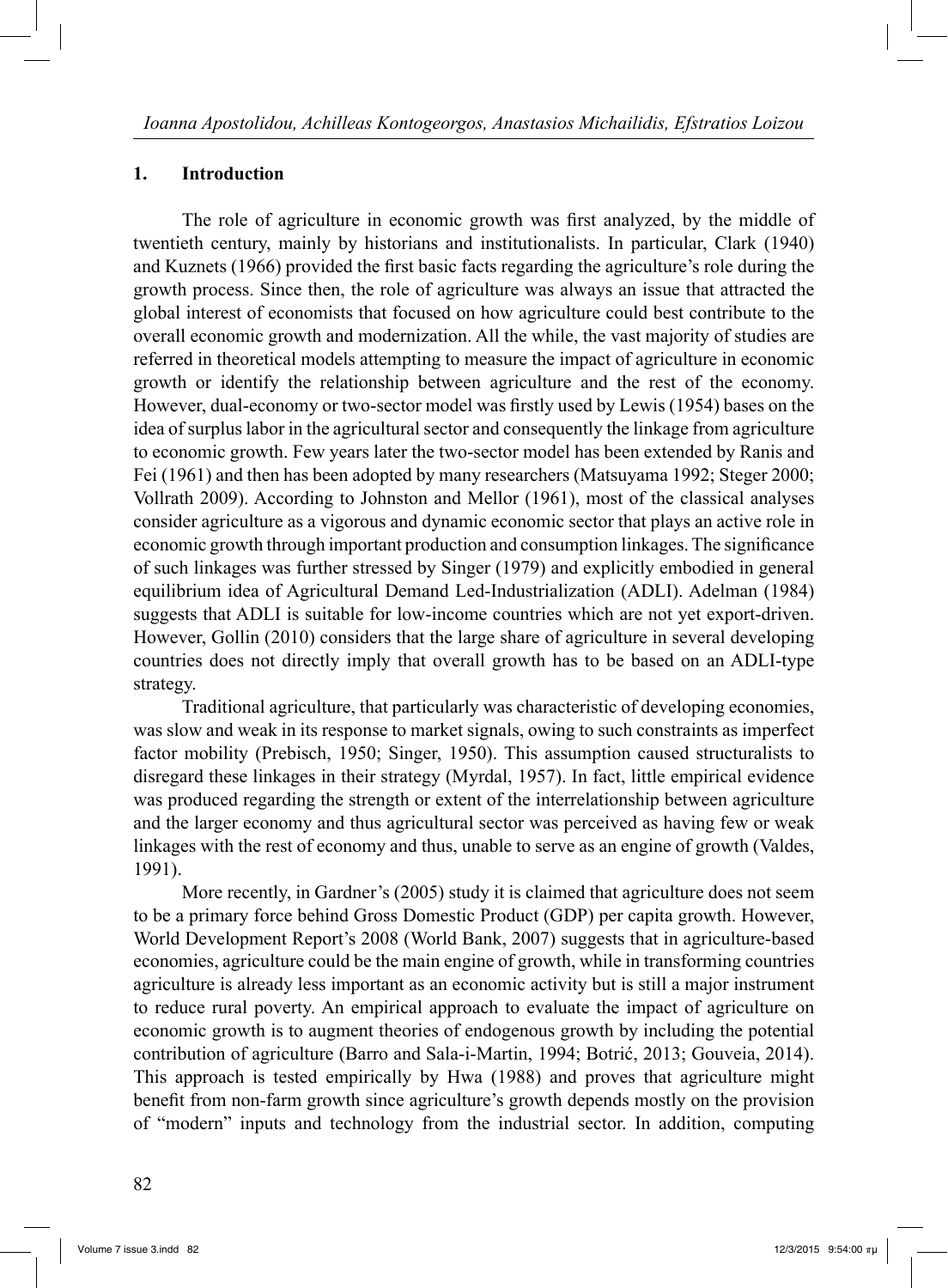linkages between agriculture and overall economy at the aggregate level has relied on Mundlak-type, multi-sectoral simulation models which trace the dynamic interaction of exogenous changes in agricultural productivity with the rest of the economy (Mundlak and Cavallo, 1982; Mundlak et al., 1989; Block and Timmer, 1994; Loizou et al., 1997; Naanwaab and Yeboah, 2014). In several studies the relationships between agricultural and non-agricultural growth are estimated and modeled at regional or local level. The regional process uses household data on consumption and incomes joined to a regional Social Accounting Matrix (SAM) to investigate the impact of exogenous changes in agricultural productivity on incomes in non-agricultural households (Bell et al., 1982; Haggblade et al., 1989; Ranis et al., 1990). Some studies use a SAM-based Computable General Equilibrium (CGE) modeling (Winters et al., 1997) which has been mainly used for assessing the effects of supply and demand shocks on the agricultural sector, on other sectors or on the overall economy (Dervis et al., 1982; Higgs, 1986; Greenaway and Milner, 1993).

 Other empirical investigations that examine the causal relationship between agriculture and economic growth provide conflicting results. Thus, some of them consider that the export of surplus resources from agriculture leads to an agricultural driving economic growth while others, argue that increases in the non-agricultural productivity thereby implying that causality runs from general economic growth to agriculture. For example, Estudillo and Otsuka (1999) prove that growth in the non-agriculture economy is the key driver of growth in agricultural wage rates. In addition, the relationship between the average rate of economic growth and the rate of agricultural growth for developing countries is examined by Stern (1996) whose findings prove that there is significant and positive relationship during the years before 1980. Furthermore, Echevarria (1997) investigated 62 countries, for the period 1970-1987, and show that a positive linkage exists between the average rate of growth and agriculture's share of GDP while Timmer (2002) also prove that a positive correlation exists between growth in agricultural GDP and non-agricultural GDP growth using a panel of 65 developing countries, for the period 1960-1985. Self and Grabowski (2007) investigated the period 1960-1995 for a cross-section of countries and show that the relationship between average growth of real GDP per capita and different measures of agricultural productivity is positive.

 Many empirical studies establish a correlation between agriculture and GDP growth and they do not imply causality in either direction. But when both sectors have been growing independently or as a result of a common third factor, the correlation observed could be spurious. For this reason, several authors consider that there is a causal effect of agricultural sector to economic growth and finally, address the problem of endogeneity in empirical work. Bravo-Ortega and Lederman (2005) re-estimate the effect of agricultural growth on the total economic growth using panel data tools such as Granger causality tests for the period 1960-2000. They prove that in developing countries an increase in agricultural GDP raises non-agricultural GDP, but there is not a reverse relationship in developed countries. Similar findings revealed from the study of Tiffin and Irz (2006) that investigate the direction of causality between agricultural value added per worker and GDP per capita for 85 countries and address the problem of endogeneity using Granger causality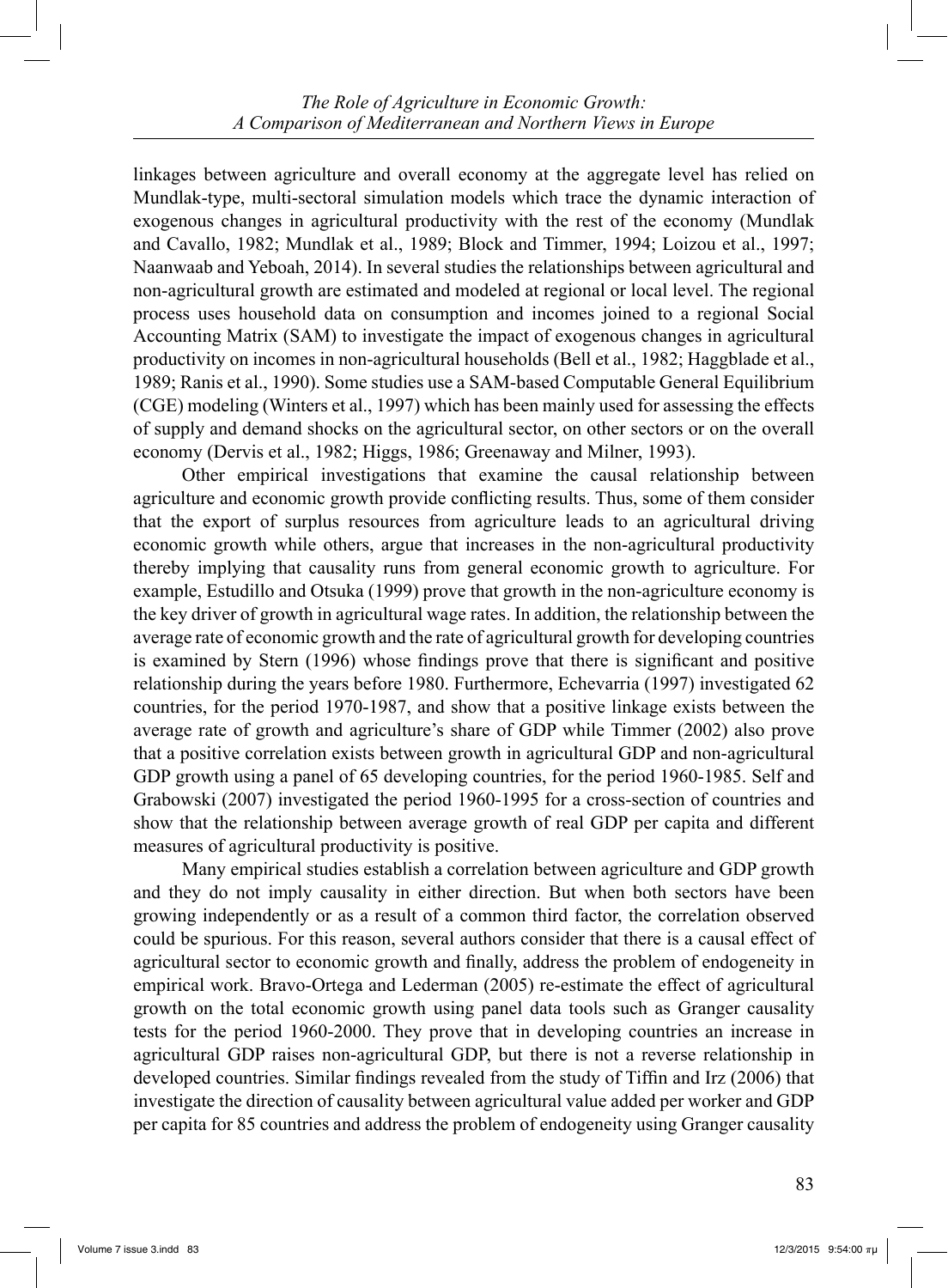tests in the panel data. Their results provide evidence that agricultural value added causes GDP in developing countries, while the causality in developed countries is not clear except from countries with highly competitive agriculture.

 A drawback of cross-country studies is that differences in country conditions do not permit to a general relationship between agricultural and aggregate economic growth. Matsuyama (1992) argues that the relation between agricultural and total economic growth depends on the "openess" of a country to international trade. Several authors have tried to enlighten on the significance of linkages between the agricultural sector and the rest of economy in different developing countries because these linkages differ across countries. The study of De Janvry and Sadoulet (2009) find that 1% of agricultural growth have an effect of 0.45% on aggregate growth in China for the period 1980-2001, while the indirect effect through the non-agricultural sector is almost half that amount.

 According to Chenery and Syrquin (1975), a probable solution for the problem of cross-country studies is the combinatorial analysis of cross-section and time-series data. Moreover, cointegration analysis, VAR (vector auto-regression) and VEC (vector error correcting) models provide useful insights regarding the relationship between agriculture and the rest of the economy (Robertson and Orden, 1990). Several studies usually examine causal relationships using the Johansen framework for co-integration whereas the Vector Error Correction (VECM) framework is further used to provide estimates for both shortrun and long-run dynamics in the series (Haldar and Mallik, 2010; Mishra, 2011; Matchaya et al., 2013). In some studies, an unconditional VEC model that only has endogenous variables has been extended to a conditional VEC model by adding exogenous policy variables providing stronger and more robust results (Robertson and Orden, 1990; Ardeni and Rausser, 1995).

 Similarly, Gemmel et al., (2000) examine the significance of inter-sectoral linkages for agricultural growth in Malaysia and deal with the problem of endogeneity of the variables using a VAR approach to the estimation of the model, which permits to examine for Granger causality. Results show that expansion of manufacturing output causes negative agricultural growth in the short-run, as sectors compete for fixed endowment of resources, while positive agricultural growth in the long-run, considering that manufacturing growth spills-over to the farm sector. On the contrary, expansion of the agricultural sector does not affect the other sectors of the economy. Consequently, manufacturing growth stimulates demand for agricultural commodities and provides the agricultural sector with new technology and inputs. Samini and Khyareh (2012) examine the relationship between agriculture and economic growth of Iran using annual time-series data for the period 1970- 2009. By multivariate Granger causality tests based on the ARDL-ECM estimates prove that there is short-run and long-run relationship from agriculture value added to real GDP per capita. Moreover, they show that real GDP per capita causes agricultural value added only in the short-run.

 The main objective of this paper is to identify the relationship that exists between agricultural value added per worker and GDP per capita in Europe. An exploratory study among Mediterranean and Northern countries is applied in order to examine possible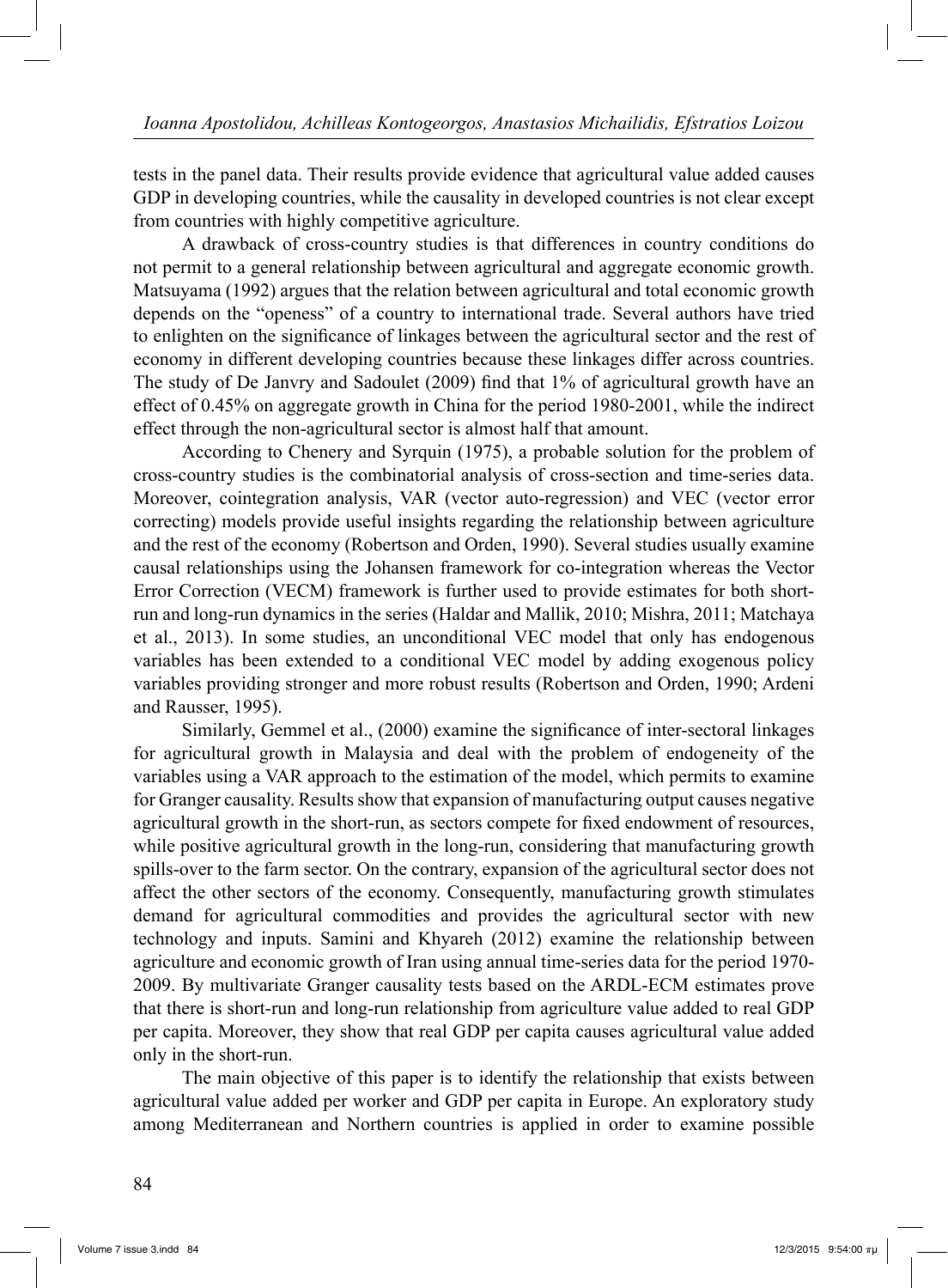differences and similarities concerning agriculture's role in economic growth. The analysis employs an Autoregressive Distributed Lag (ARDL) approach for cointegration and the Granger causality test in an attempt to examine the role of agriculture in economic growth by short-run and long-run relationships, as well as the direction of causality. The bi-directional relationship between agricultural value added and economic growth is of crucial importance since it can facilitate successful economic policies in EU countries.

 The rest of the paper develops as follows: The next section describes the data and the methodological framework employed in the study, while the third section presents the empirical results and finally concluding remarks are offered in the last section.

## **2. Employed Methodology**

## **2.1 Data**

 The data used in this paper to study the relationship between agriculture and economic growth are the real Agricultural value added per worker (AVAw) and real Gross Domestic Product per capita (GDPc) in constant prices (2000 US\$). AVAw is a measure of agricultural productivity and is also considered as a good indicator because the sector generates for each productively engaged person over and above the cost of inputs outside agriculture. GDPc represents the economy's growth.

 Annual time series data are used in the analysis for the 14 oldest member states of the European Union (EU-15 except Luxembourg which is a country with non-significant agricultural sector). The sample is divided in the five Mediterranean countries and the nine Northern EU countries (table 1). The specific sample was selected in order to examine the existence of similarities and differences regarding the role of agriculture in economic growth between the Mediterranean and northern countries of EU.

|          | <b>Mediterranean countries</b> | <b>Northern countries</b> |                          |             |           |  |  |
|----------|--------------------------------|---------------------------|--------------------------|-------------|-----------|--|--|
| Country  | Period                         | Country                   | Period                   | Country     | Period    |  |  |
| France   | 1970-2011                      | Austria                   | 1970-2011                | Ireland     | 1970-2011 |  |  |
| Greece   | 1981-2011                      | Belgium                   | 1970-2011<br>Netherlands |             | 1970-2011 |  |  |
| Italy    | 1977-2011                      | Denmark                   | 1980-2010                | Sweden      | 1970-2011 |  |  |
| Portugal | 1980-2010                      | Finland                   | 1980-2010                | Un. Kingdom | 1970-2011 |  |  |
| Spain    | 1970-2011                      | Germany                   | 1980-2011                |             |           |  |  |

**Table 1: Period of examined Mediterranean and Northern EU countries**

 The economic contribution of agriculture varies significantly among the most developed Northern EU countries and the less developed Mediterranean countries. This situation continues to exist despite the many important changes observed the last years, mainly through the various reforms of the Common Agricultural Policy (CAP). As it can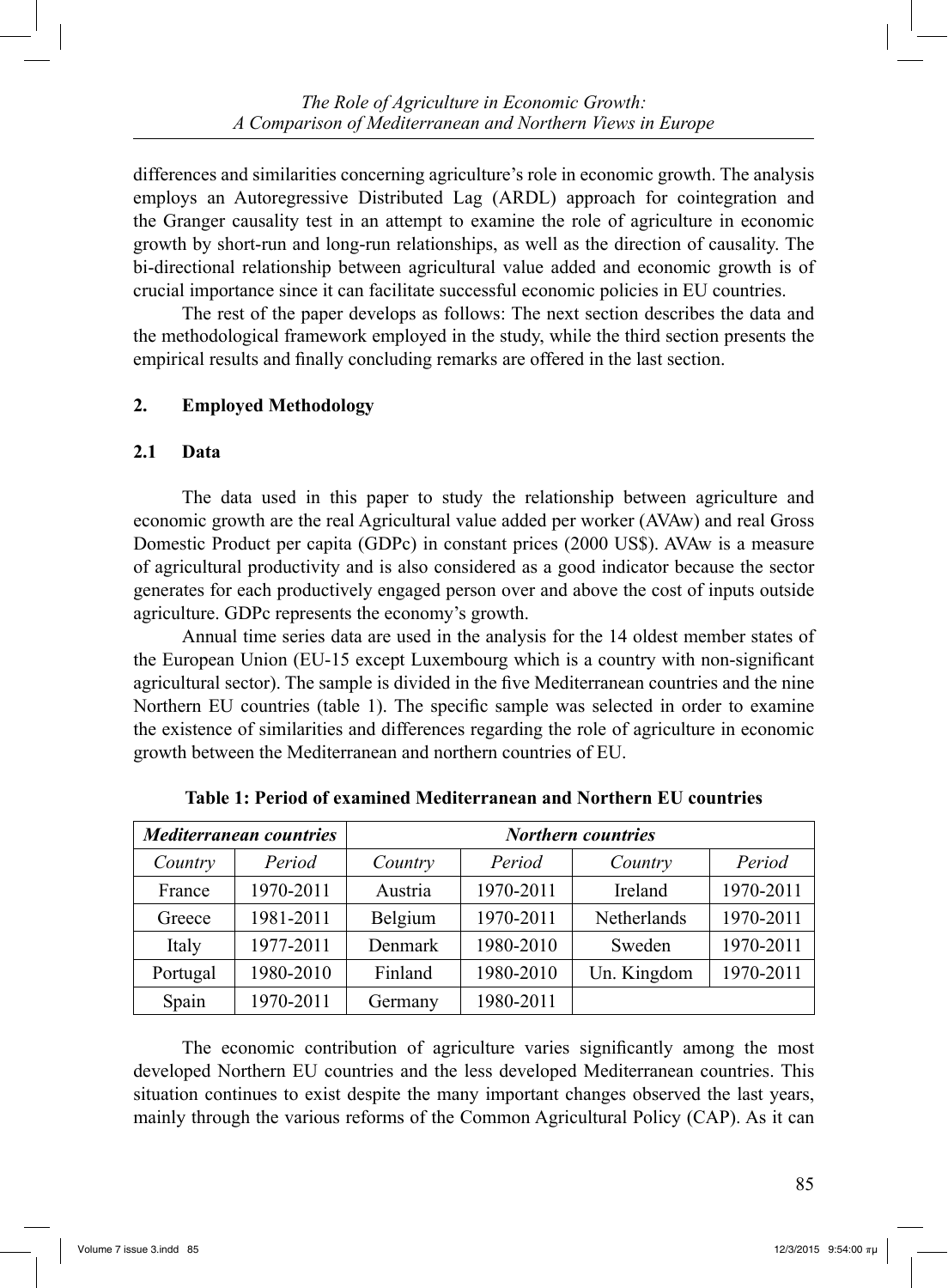be seen in Figure 1, a significant reduction in agricultural value added as share of GDP is observed during the period 1970-2010. Mainly, in the Mediterranean countries such as Portugal (from 29,8% to 2,4%), Spain (from 10,9% to 2,7%), Italy (from 8,8% to 1,9%), France (from 8,1% to 1,8%) and Greece (from 11,4% to 3,4%). A different view is observed from the northern EU countries. Thus, an exploratory study among Mediterranean and northern EU countries may provide useful information for the role of agriculture.



**Figure 1: AVA (% of GDP) in Mediterranean and Northern EU countries**

**Source**: World Bank

 The main source of data was the World Bank database; nominal agricultural gross value added and GDP per capita were taken from United Nations Statistics Division (UNSD), employment in agriculture from International Labor Organization (ILO) and consumer price index (CPI) from the International Monetary Fund (IMF). It is important to mention that all data are converted to natural logarithms. In time series analysis this transformation is often considered to stabilize the variance of a series (Brooks, 2008). Moreover, taking the differences of the examined variables, the growth rates are obtained.

## **2.2 ARDL approach to cointegration**

 Cointegration analysis naturally arises in economics and is widely used in empirical macroeconomics. It is most often associated with economic theories that imply equilibrium relationships between time series variables which are referred to as long-run equilibrium relationships (Greene 2000; Gujarati 2004), because the economic forces that act in response to deviations from equilibrium may take a long time to restore equilibrium. As a result, cointegration is modeled using long spans of low frequency time series data.

 Cointegration analysis is used to examine the study's objectives and specifically the Autoregressive Distributed Lag (ARDL) approach that was originally introduced by Pesaran and Shin (1999) and later extended by Pesaran et al. (2001). The ARDL approach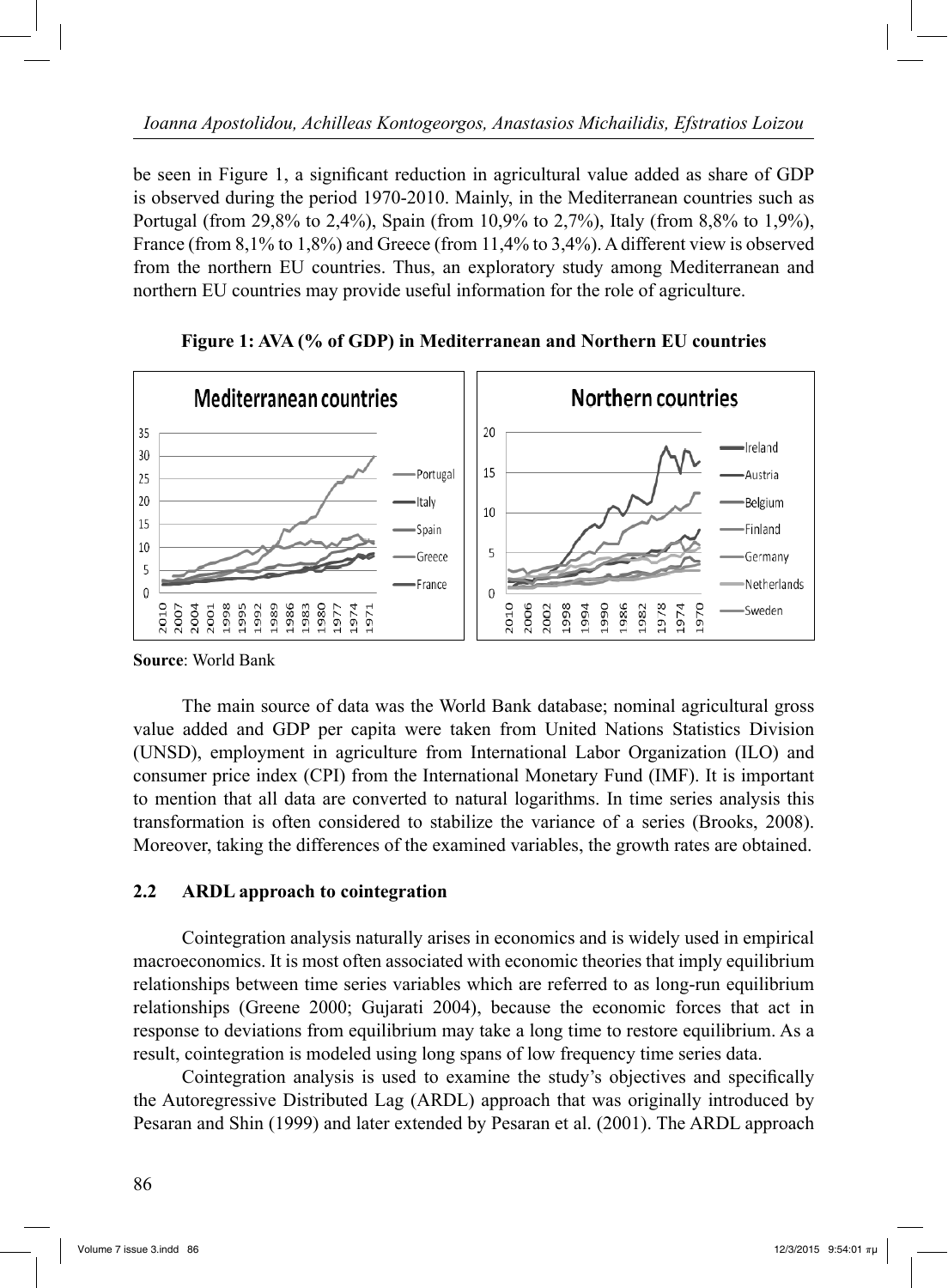presents numerous advantages in contrast to other cointegration methods (Katrakilidis et al. 2013). It is an efficient technique for determining cointegrating relationships even if the sample size is small. Additionally, the ARDL approach can be applied irrespectively of the regressors' order of integration. Thus, allowing for statistical inferences on long-run estimates that are not possible under alternative cointegration techniques. Moreover, the ARDL technique generally provides unbiased estimates of the long-run model and valid t-statistics even when some of the regressors are endogenous (Harris - Sollis 2003).

First, in order to find out the appropriate ARDL  $(p, q_i)$  model, an estimation with the OLS method was made for all possible values of  $p=0, 1, 2,..., m, q_i=0, 1, 2,..., m$ ,  $i=1, 2, ..., k$ ; namely a total of  $(m+1)^{k+1}$  different ARDL models. The maximum lag  $(m)$ , is determined by the frequency of the data set and all the models are estimated on the same sample period, namely  $t=m+1$ ,  $m+2,..., n$ . One of the  $(m+1)^{k+1}$  estimated models using the Akaike information criterion (AIC) is selected. The ARDL model used in this study is represented in Table 2.

| <b>Equations</b>                                                                                                                                                                       | N <sub>0</sub> | <b>Variables</b>                                                                        |
|----------------------------------------------------------------------------------------------------------------------------------------------------------------------------------------|----------------|-----------------------------------------------------------------------------------------|
| ARDL model<br>$\Delta Y_{i} = \lambda^{i} w_{i} + a_{1} Y_{i-1} + a_{2} A_{i-1} + \sum_{i}^{k} \gamma_{i} \Delta Y_{i-i} + \sum_{i}^{k} \gamma_{2i} \Delta A_{i-i} + \varepsilon_{1i}$ | (1)            | $w_i$ : a s x 1 vector of<br>deterministic variables<br>$\Delta$ : the first difference |
| Long-run equation                                                                                                                                                                      |                | operator                                                                                |
| $Y_{t} = \beta_{0} + \sum_{i=1}^{k} \beta_{1i} Y_{t-i} + \sum_{i=1}^{k} \beta_{2i} A_{t-i} + \varepsilon_{2t}$                                                                         | (2)            | $\varepsilon_{1}$ : is error term<br>(white noise)                                      |
| Short-run equation<br>$\Delta Y_{t} = \delta_{0} + \sum_{i=1}^{k} \delta_{1i} Y_{t-i} + \sum_{i=1}^{k} \delta_{2i} A_{t-i} + \psi ECM_{t-i} + \varepsilon_{3t}$                        | (3)            | $Y_i$ : dependent variable<br>(GDPc or AVAw)<br>$A_i$ : independent variable            |
| Error correction term's equation                                                                                                                                                       |                | (AVAw or GDPc)                                                                          |
| $ECM_{t} = Y_{t} - \beta_{0} - \sum_{i=1}^{k} \beta_{i} Y_{t-i} - \sum_{i=1}^{k} \beta_{2i} A_{t-i}$                                                                                   | (4)            | $\psi$ : the coefficient of the<br><b>ECM</b>                                           |

**Table 2: Presentation of ARDL approach to Cointegration**

 The bounds testing procedure is based on the joint F-statistic or Wald statistic that is testing the null hypothesis of non-cointegration, H<sub>0</sub>:  $\alpha_1 = \alpha_2 = 0$  against the alternative hypothesis, H<sub>1</sub>:  $\alpha_1 \neq 0$  and  $\alpha_2 \neq 0$ . In Pesaran et al. (2001) there are critical value bounds for all classifications of the regressors into purely  $I(0)$ , purely  $I(1)$  or mutually cointegrated. If the calculated F-statistics is below the upper critical value, then we cannot reject the null of non-cointegration. If it lies between the bounds, the results would be inconclusive. The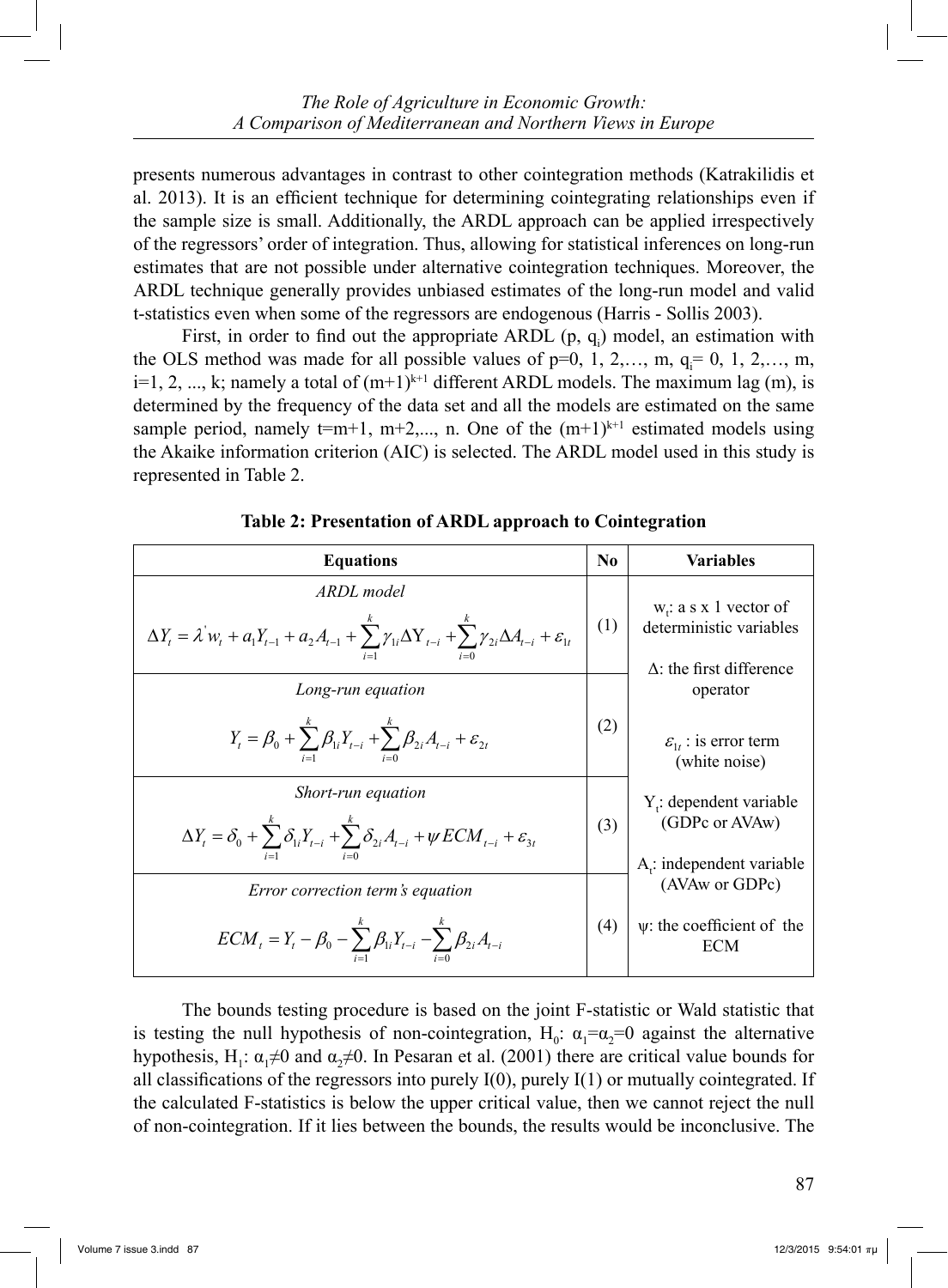null hypothesis is rejected and there is cointegration whether the calculated F-statistics are above the upper level of the band.

 The existence of long-run relationship between the two variables was examined. If there is evidence of long-run relationship, cointegration between the variables, then there is a short-run equation. The error correction model is applied to investigate the short-run relationship between the variables. The value of the coefficient  $\psi$  in equation 3 must be negative and statistical significant that indicates how far we are from the long-run equilibrium which will show the short-run equilibrium between the variables.

#### **2.3 Granger causality test**

 The next step in the analysis employs the Granger causality test to investigate the causal relationship between the variables under examination. The conventional Granger causality test involves the testing of the null hypothesis that a variable  $Y_t$  does not cause variable  $A_t$  and vice versa (Granger 1969). Unfortunately, this test does not examine the basic time series properties of the variables. If the variables are cointegrated, then this test incorporating different variables will be mis-specified unless the lagged error-correction term is included (Granger 1988). In addition, this test turns the series stationary mechanically by differencing the variables and consequently eliminates the long-run information embodied in the original form of the variables. As opposed to the conventional Granger causality method, the error-correction-based causality test allows for the inclusion of the lagged error-correction term derived from the cointegration equation. By including the lagged error-correction term, the long-run information lost through differencing is reintroduced in a statistically acceptable way.

However, the existence of a long-run relationship between  $Y_t$  and  $A_t$  suggests that there should be Granger causality in at least one direction. The direction of the causality in this case is only determined by the F-statistic or Wald statistic and the lagged error-correction term. As the t-statistic on the coefficient of the lagged error-correction term represents the long-run causal relationship, the F-statistic or Wald statistic on the explanatory variables represents the short-run causal effect. It should be noted that only equations where the null hypothesis of non-cointegration is rejected will be estimated with this process. Table 3 presents the Granger causality model.

 An alternative method to test Granger causality when variables are non-cointegrated is Toda and Yamamoto (1995) approach. This approach ignore any possible non-stationarity or cointegration between series when testing for causality and fitting a standard VAR in the *levels* of the variables rather than first differences [as is the case with the Granger (1969) and Sims (1972) causality tests]; thereby, minimizing the risks associated with possibly wrongly identifying the orders of integration of the series or the presence of cointegration and minimizes the distortion of the tests' sizes as a result of pre-testing (Giles 1997; Mavrotas - Kelly 2001).

 The Granger causality test based on Toda-Yamamoto procedure is a modified Wald test for restriction on the parameters of the VAR (k) with k being the lag length of the VAR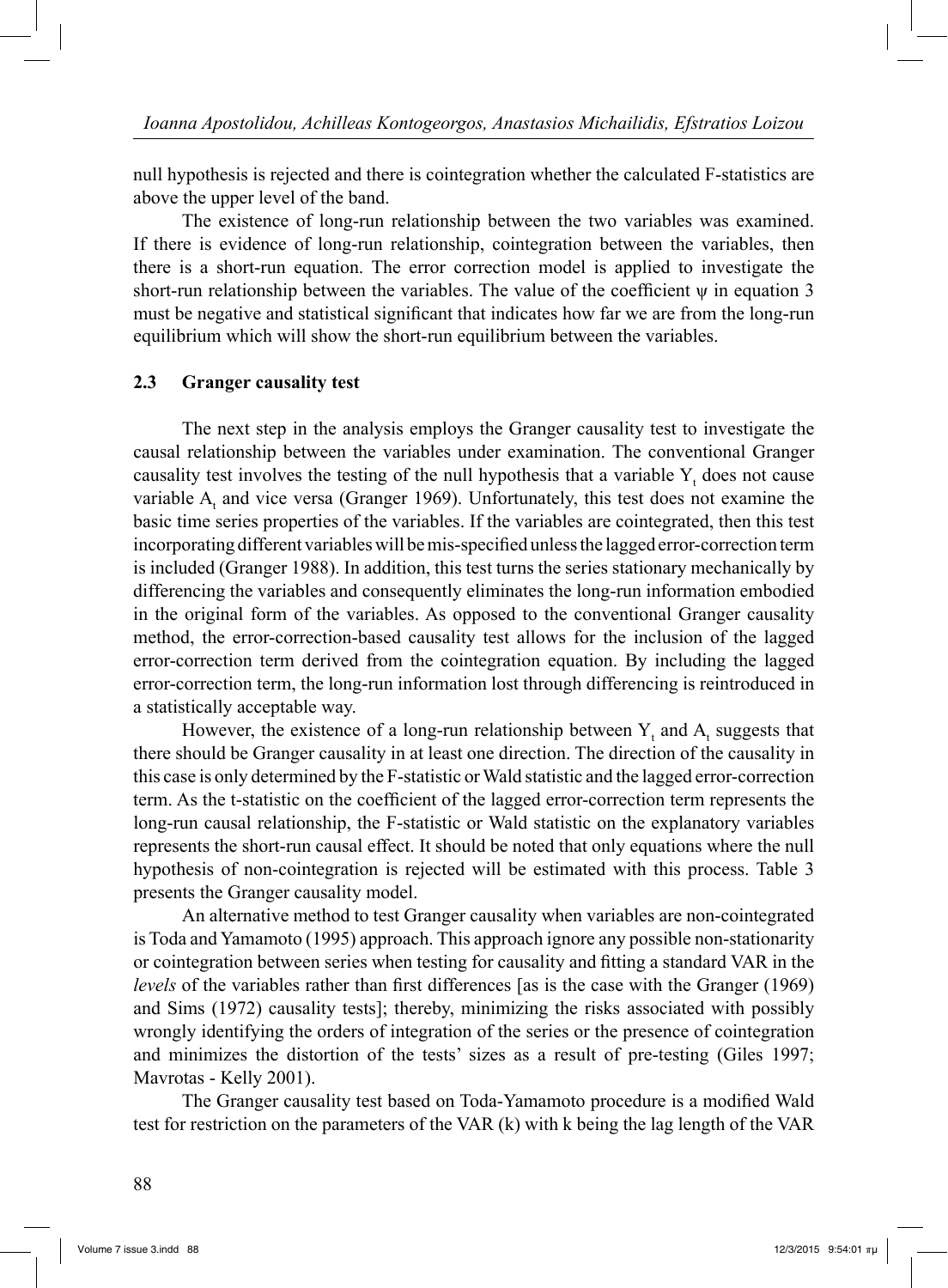system. The correct order of the system (k) is augmented by the maximal order of integration  $(d_{max})$  then the VAR (k+ $d_{max}$ ) is estimated with the coefficients of the last lagged  $d_{max}$  vector being ignored. Toda and Yamamoto (1995) confirm that the Wald statistic converges in distribution to a  $\chi^2$  random variable with degrees of freedom equal to the number of the excluded lagged variables regardless of whether the process is stationary, possibly around a linear trend or whether it is cointegrated. As regards the asymptotic distribution, Kurozumi and Yamamoto (2000) find that in a small sample the asymptotic distribution might be a poor approximation to the distribution of the test statistic however the distortion remains lower than other and it may still be preferable for small sample size.

 Following the approach of Toda and Yamamoto (1995) based Granger causality, the bivariate VAR model (Table 3) shows the relationship between AVA per worker and GDP per capita for each country. In equation 7, the null hypothesis can be drawn as  $"Y_t$  does not Granger cause  $A_{it}^{\prime\prime}$  if  $\gamma_{li} = 0$  against the alternative hypothesis "Y<sub>t</sub> does Granger cause  $A_{it}^{\prime\prime}$ " if  $\gamma_{1i} \neq 0$  for each i. Similarly, in equation 8 the null can be drawn as "A<sub>it</sub> does not Granger" cause  $Y_t^{\prime\prime}$  if  $\delta_{1i} = 0$  against the alternative "A<sub>it</sub> does Granger cause  $Y_t^{\prime\prime}$  if  $\delta_{1i} \neq 0$  for each i.

| <b>Equations</b>                                                                                                                                                                                                 | $\bf No$ | Variables                                                               |
|------------------------------------------------------------------------------------------------------------------------------------------------------------------------------------------------------------------|----------|-------------------------------------------------------------------------|
| Granger causality model<br>$\Delta \textbf{Y}_t = \delta_0 + \sum_{}^k \delta_{\scriptscriptstyle \hspace{-1pt} i} \textbf{Y}_{t-i} + \sum_{}^k \delta_{\scriptscriptstyle 2i} A_{t-i} + \psi ECM_{t-1} + \mu_t$ | (5)      | $ECM_{t-1}$ : the lagged<br>error-correction<br>term<br>(from the long- |
| $\Delta A_{t} = \delta_{0}^{'} + \sum_{i=1}^{k} \delta_{1i}^{'} A_{t-i} + \sum_{i=1}^{k} \delta_{2i}^{'} Y_{t-i} + \psi^{'} ECM_{t-1} + \mu_{t}$                                                                 | (6)      | run equilibrium<br>relationship)                                        |
| Toda & Yamamoto procedure                                                                                                                                                                                        |          |                                                                         |
| $A_{it} = a_o + \sum_{i=1}^{k} a_{1i} A_{it-i} + \sum_{i=1}^{a_{\text{max}}} a_{2i} E_{it-j} + \sum_{i=1}^{k} \gamma_{1i} Y_{t-i} + \sum_{i=1}^{a_{\text{max}}} \gamma_{2i} Y_{t-j} + \varepsilon_{1i}$          | (7)      | $A_{it}$ : AVAw<br>Y: GDPc                                              |
| $Y_{t} = b_{o} + \sum_{i=1}^{k} b_{1i} Y_{t-i} + \sum_{j=k+1}^{d_{\text{max}}} b_{2j} Y_{t-j} + \sum_{i=1}^{k} \delta_{1i} A_{it-i} + \sum_{j=k+1}^{d_{\text{max}}} \delta_{2j} A_{it-j} + \varepsilon_{2t}$     | (8)      | $\epsilon_{1t}$ , $\epsilon_{2t}$ : error terms<br>(white noise)        |

#### **Table 3: Presentation of Granger causality tests**

#### **3. Results**

 The order of integration is identified in an attempt to investigate the existence of the Granger causality between AVAw and GDPc. Stationarity tests for each variable are conducted, prior to the testing of cointegration, using the Augmented Dickey-Fuller (ADF), Dickey-Fuller GLS, Phillips-Perron (PP) and Kwiatkowski-Phillips-Schmidt-Shin (KPSS) tests (see Table 4). The results of the unit root tests indicate that the variables used are a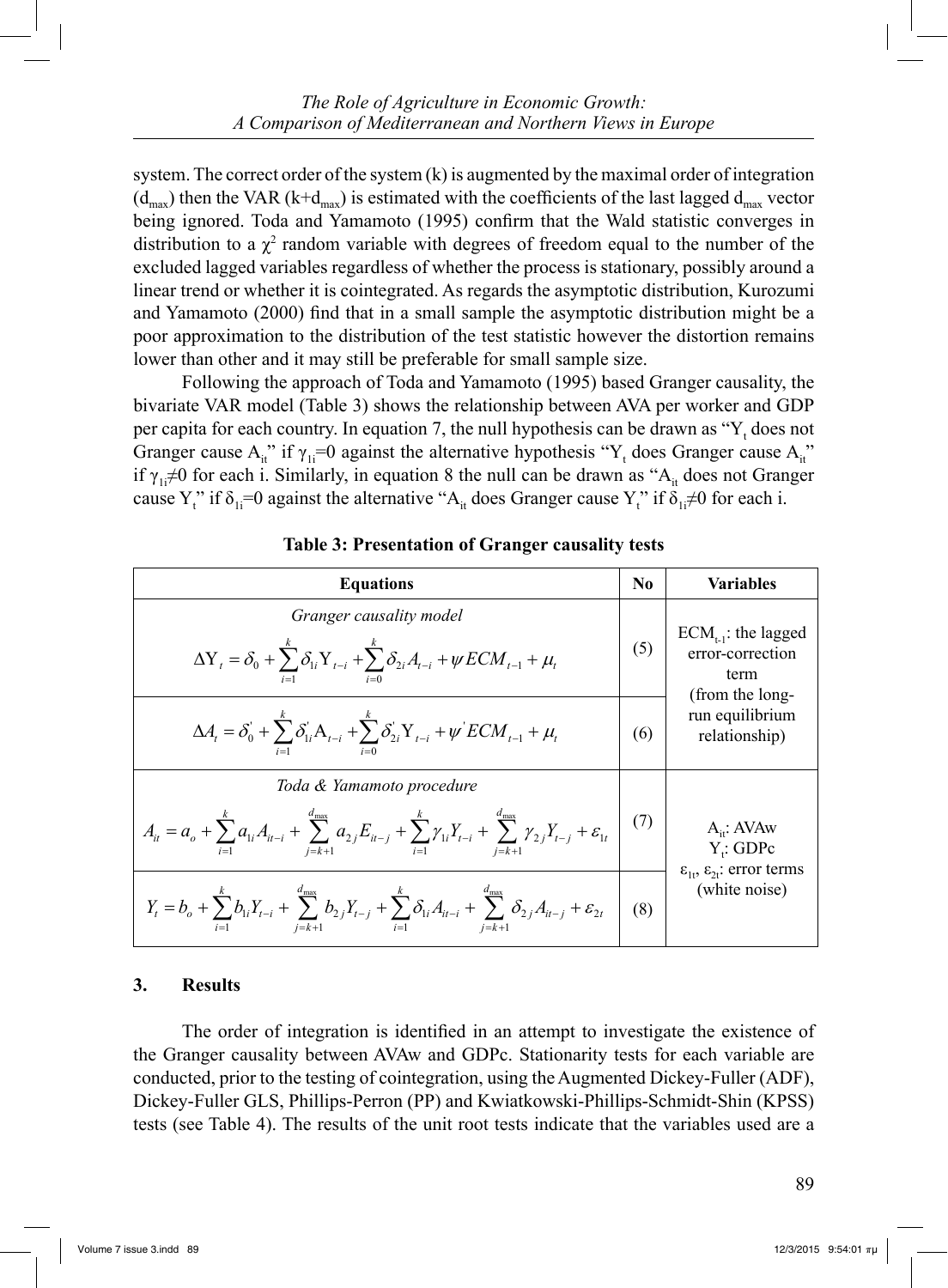mix of  $I(0)$  and  $I(1)$  series. So, in this paper an ARDL approach for cointegration is applied, which is the most appropriate analysis because of the fact that the examined variables with different order of integration, are I(0) and I(1). Even if the ARDL framework does not require pre-testing variables to be used, the unit root tests provide evidence whether the ARDL approach should be applied or not. For example, the ARDL procedure is not suitable when any of the series are I(2).

| Variable    | <b>Unit Root test</b> |      | <b>Countries</b>                                           |
|-------------|-----------------------|------|------------------------------------------------------------|
| AVAw        | ADF                   | I(0) | BEL, GR, IRL                                               |
|             |                       | I(1) | AUT, DEU, DNK, ESP, FIN, FRA, GBR, ITA, NLD, PRT, SWE      |
| <b>AVAw</b> | DF                    | I(0) | BEL, ESP, FRA, GBR, IRL, SWE                               |
|             |                       | I(1) | AUT, DEU, DNK, FIN, GR, ITA, NLD, PRT                      |
| AVAw        | <b>PP</b>             | I(0) | BEL, GR, IRL                                               |
|             |                       | I(1) | AUT, DEU, DNK, ESP, FIN, FRA, GBR, ITA, NLD, PRT, SWE      |
| <b>AVAw</b> | <b>KPSS</b>           | I(0) | BEL, DNK, ESP, FIN, FRA, IRL, ITA, SWE                     |
|             |                       | I(1) | AUT, DEU, GBR, GR, NLD, PRT                                |
| GDPc        | ADF                   | I(0) | AUT, BEL, NLD                                              |
|             |                       | I(1) | DEU, DNK, ESP, FIN, FRA, GBR, GR, IRL, ITA, PRT, SWE       |
| GDPc        | DF                    | I(0) | ESP, GBR, ITA, SWE                                         |
|             |                       | I(1) | AUT, BEL, DEU, DNK, FIN, FRA, GR, IRL, NLD, PRT            |
| GDPc        | <b>PP</b>             | I(0) | GR, PRT                                                    |
|             |                       | I(1) | AUT, BEL, DEU, DNK, ESP, FIN, FRA, GBR, IRL, ITA, NLD, SWE |
|             |                       | I(0) | BEL, DEU, ESP, FIN, FRA, ITA, NLD, SWE                     |
| GDPc        | <b>KPSS</b>           | I(1) | AUT, DNK, GBR, GR, IRL, PRT                                |

**Table 4: Results of the Unit Root Tests**

 The conventional stationarity tests which lead to the non-rejection of a unit root may be suspect when the sample under consideration incorporates economic events capable of causing shifts in regime. Breakpoint unit root tests are also conducted such as Zivot and Andrews (1992) and Perron (1997) that allows an endogenous structural break. The null hypothesis of these tests is that series has a unit root against the alternative of a trend stationarity process (TSP) with a structural break. The results of the breakpoint unit root tests for the examined variables in each country (Table 5) show that there are statistically significant breaks for the AVAw in Greece, Italy, Portugal, Spain, Sweden and United Kingdom while concerning to the GDPc, significance is found in Belgium, Finland, France, Germany, Greece, Ireland, Italy, Netherlands, Portugal, Spain and United Kingdom. The findings are inconclusive because there are differences between the Zivot-Andrews and Perron test as regards the existence of a structural break and the dates (the breakpoints which found in the Perron test are usually lagging 1 year of those that obtained by the Z-A test). However, in our analysis we took into account that variables have structural breaks and have to be adjusted prior to entering the ARDL model. For this reason dummies were used when it was required.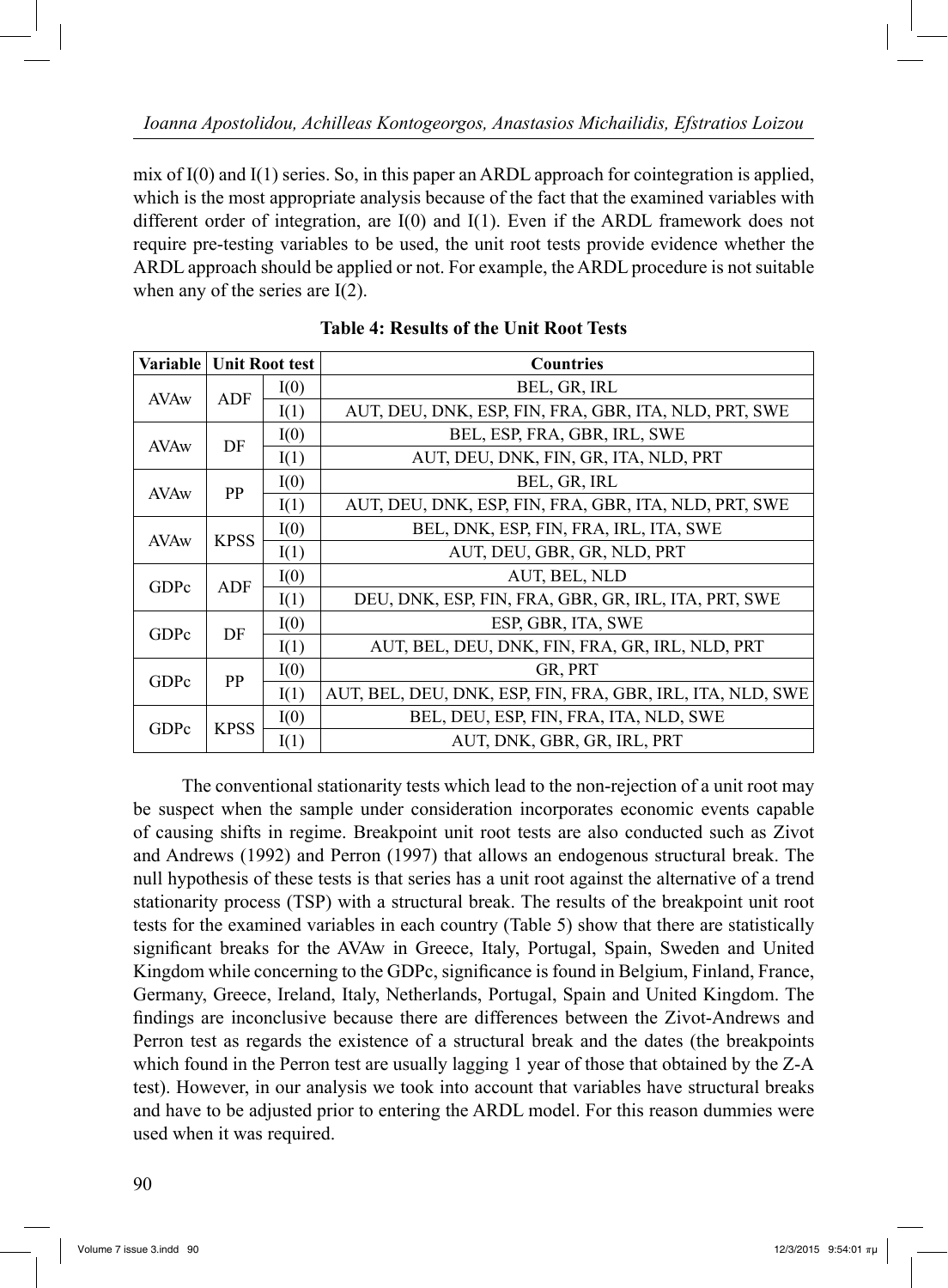| Variable | <b>Unit Root test</b> |      | <b>Countries</b>                                                                                                                   |
|----------|-----------------------|------|------------------------------------------------------------------------------------------------------------------------------------|
|          | Zivot-                | I(0) | ESP ('81 <sup>c</sup> , '84 <sup>T</sup> ), GBR ('81 <sup>c</sup> , '84 <sup>T</sup> , '87 <sup>B</sup> ), GR ('03 <sup>c</sup> ), |
| AVAw     | Andrews               |      | ITA ('99°, '02 <sup>T</sup> , '00 <sup>B</sup> ), PRT ('87 <sup>T</sup> ), SWE ('05 <sup>T</sup> )                                 |
|          | Perron                | I(1) | AUT, BEL, DEU, DNK, FIN, FRA, IRL, NLD                                                                                             |
|          | Zivot-                | I(0) | ESP $(1980)^{C,B}$ , ITA $(2002)^{C,B}$                                                                                            |
| GDPc     | Andrews               |      |                                                                                                                                    |
|          | Perron                |      | AUT, BEL, DEU, DNK, FIN, FRA, GBR, GR, IRL, NLD, PRT, SWE                                                                          |

**Table 5: Results of Breakpoint Unit Root Tests**

**Note:** C, T and B denote model with intercept (a change in the level), trend (a change in the slope of the trend function) and both (intercept and trend), respectively.

 Therefore, the ARDL cointegration procedure is preferable to other conventional approaches such as Johansen multivariate test which require all the variables be of equal degree of integration. The results of the ARDL bounds test for cointegration are reported in Table 6 and prove that when the real AVAw is used as the dependent variable, the calculated F-statistic is higher than the critical value in Austria, France, Greece, Ireland, Portugal and Sweden. Moreover, when the real GDPc is used as the dependent variable, the calculated F-statistic is higher than the upper-bound critical values in all examined EU countries except for Greece and Spain. A number of diagnostic tests were applied so as to examine the reliability of the ARDL models. Results of diagnostic tests in all ARDL models (for each country and dependent variable) indicate that there is no evidence of residual serial autocorrelation (LM test) and the residuals are linearly independent. The Ramsey RESET tests show that all ARDL models are correctly specified.

| Country                   | Model<br>Dependent variable |              | F-statistic | Wald-statistic |  |  |  |  |  |  |  |
|---------------------------|-----------------------------|--------------|-------------|----------------|--|--|--|--|--|--|--|
| <b>Northern countries</b> |                             |              |             |                |  |  |  |  |  |  |  |
| AUT                       | ARDL(1,1)                   | <b>LAVAw</b> | 9.3479**    | 18.6959**      |  |  |  |  |  |  |  |
|                           | ARDL(1,1)                   | LGDPc        | 8.4785**    | 16.9570**      |  |  |  |  |  |  |  |
| BEL                       | ARDL(1,1)                   | <b>LAVAw</b> | 2.8546      | 5.7092         |  |  |  |  |  |  |  |
|                           | ARDL(2,0)                   | LGDPc        | $10.2715*$  | $20.5430*$     |  |  |  |  |  |  |  |
|                           | ARDL(1,1)                   | <b>LAVAw</b> | 2.7889      | 5.5778         |  |  |  |  |  |  |  |
| DEU                       | ARDL(1,1)                   | LGDPc        | $4.6285**$  | $9.2570**$     |  |  |  |  |  |  |  |
| <b>DNK</b>                | ARDL(1,0)                   | <b>LAVAw</b> | 5.2884      | 10.5768        |  |  |  |  |  |  |  |
|                           | ARDL(2,1)                   | LGDPc        | 14.8314*    | 29.6629*       |  |  |  |  |  |  |  |
|                           | ARDL(1,0)                   | <b>LAVAw</b> | 2.3233      | 4.6466         |  |  |  |  |  |  |  |
| <b>FIN</b>                | ARDL(2,4)                   | LGDPc        | $6.0262**$  | $12.0524**$    |  |  |  |  |  |  |  |

**Table 6: Results of bounds F-statistic for cointegration**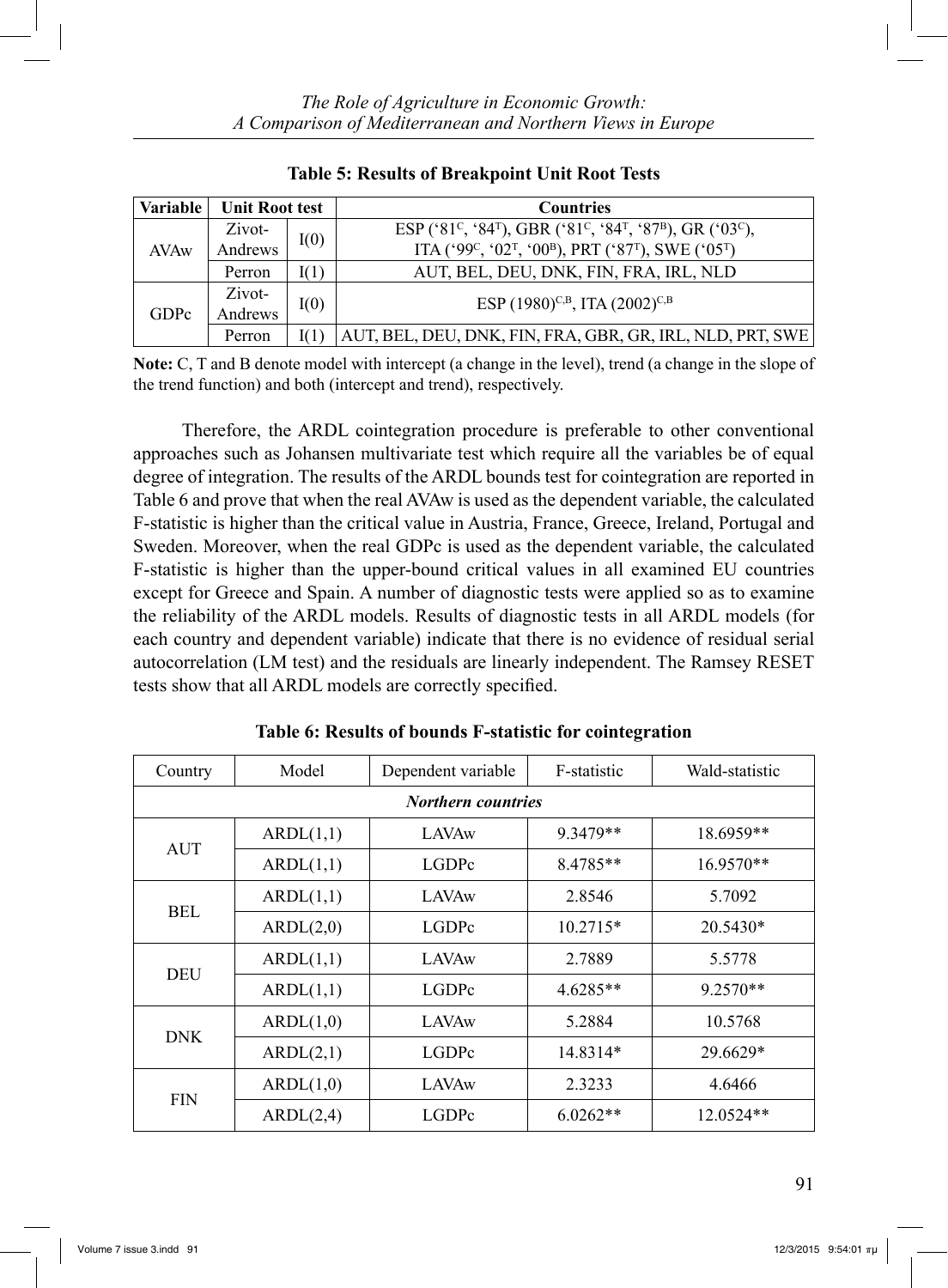| <b>GBR</b> | ARDL(1,1) | <b>LAVAw</b>                   | 4.1344    | 8.2688     |
|------------|-----------|--------------------------------|-----------|------------|
|            | ARDL(2,1) | LGDPc                          | 9.3721**  | 18.7443**  |
| IRL        | ARDL(1,1) | <b>LAVAw</b>                   | 5.2569*** | 10.5138*** |
|            | ARDL(2,0) | LGDPc                          | 14.8450*  | 29.6901*   |
|            | ARDL(1,3) | <b>LAVAw</b>                   | 2.2508    | 4.5016     |
| <b>NLD</b> | ARDL(2,1) | LGDPc                          | 8.4436**  | 16.8871**  |
|            | ARDL(1,1) | <b>LAVAw</b>                   | 9.0179**  | 18.0359**  |
| <b>SWE</b> | ARDL(1,1) | LGDPc                          | 8.7496**  | 17.4992**  |
|            |           | <b>Mediterranean countries</b> |           |            |
| <b>ESP</b> | ARDL(1,1) | <b>LAVAw</b>                   | 1.4665    | 2.9330     |
|            | ARDL(2,1) | LGDPc                          | 1.7136    | 3.4273     |
| <b>FRA</b> | ARDL(1,3) | LAVAw                          | 4.0422*** | 8.0844***  |
|            | ARDL(2,1) | LGDPc                          | 17.2484*  | 34.4968*   |
| GR         | ARDL(1,2) | <b>LAVAw</b>                   | 7.9797**  | 15.9595**  |
|            | ARDL(1,1) | LGDPc                          | 2.9415    | 5.8830     |
| <b>ITA</b> | ARDL(3,1) | <b>LAVAw</b>                   | 3.3480    | 6.6961     |
|            | ARDL(3,1) | LGDPc                          | 6.5403*** | 13.0806*** |
|            | ARDL(1,0) | <b>LAVAw</b>                   | 9.5934**  | 19.1868**  |
| <b>PRT</b> | ARDL(2,2) | LGDPc                          | 7.9025*   | 15.8050*   |

Note: \*, \*\* and \*\*\* denote statistical significance at the 1%, 5% and 10% levels, respectively. Critical value bounds (see appendix, Table A1) are obtained from Pesaran et al. (2001)

 It should be mentioned that in a cointegrating relationship, the residuals from the long-run equation by the ARDL procedure, must necessarily be stationary, I(0). Otherwise, the results of the F-statistic for the existence of long-run equilibrium relationship between the examined variables are unreliable.

 Therefore, in order to confirm the claim that exist cointegration between the variables an ADF unit root test is applied on the residuals. The results (Table 7) show that the residuals from the long-run equation when the AVAw is the dependent variable are a stationary series and there is cointegration only for Austria, France, Greece and Sweden. Additionally, when the real GDPc is the dependent variable the residuals are stationary and exists cointegration in Belgium, France, Germany, Italy, Netherlands, Portugal and Sweden. However, the residuals from the long-run equation when the AVAw is the dependent variable are a non-stationary series for Ireland and Portugal. Moreover, the residuals are not I(0), when the dependent variable is the real GDPc for Austria, Denmark, Finland, United Kingdom and Ireland.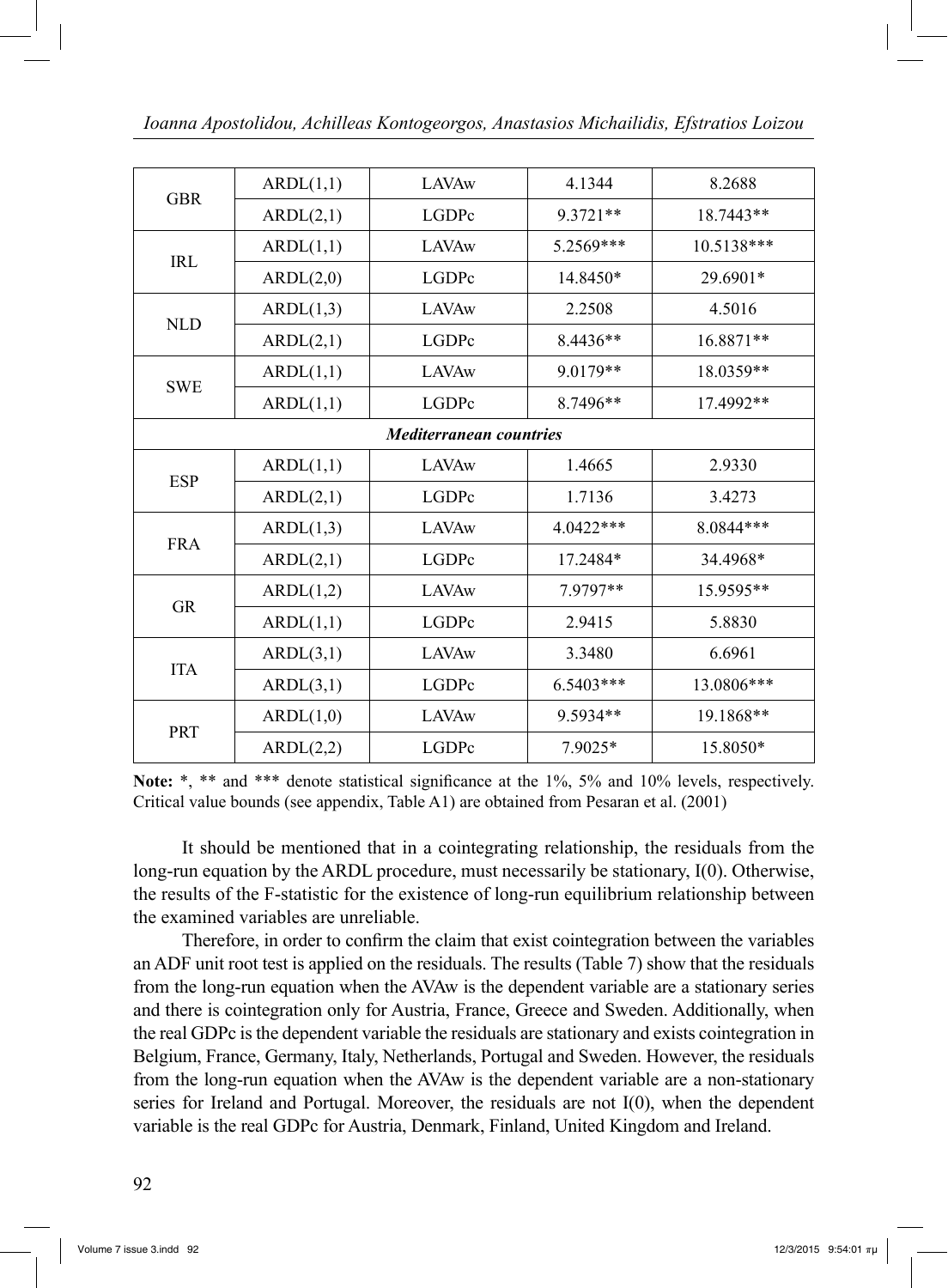| Country                   | Depend.<br>variable | ADF test<br>statistic        | Country    | Depend.<br>variable | ADF test<br>statistic          | Country    | Depend.<br>variable | ADF test<br>statistic         |  |  |  |  |  |
|---------------------------|---------------------|------------------------------|------------|---------------------|--------------------------------|------------|---------------------|-------------------------------|--|--|--|--|--|
| <b>Northern countries</b> |                     |                              |            |                     |                                |            |                     |                               |  |  |  |  |  |
|                           | LAVAw               | $-3.971167$<br>$(0.0177)$ ** | <b>DNK</b> | LGDPc               | $-0.199828$<br>(0.6059)        | <b>IRL</b> | <b>LAVAw</b>        | 0.823025<br>(0.8855)          |  |  |  |  |  |
| <b>AUT</b>                | LGDPc               | 1.838282<br>(0.9825)         | <b>FIN</b> | LGDPc               | 1.086117<br>(0.9236)           |            | LGDPc               | 1.785970<br>(0.9805)          |  |  |  |  |  |
| BEL                       | LGDPc               | $-4.178951$<br>$(0.0105)$ ** | <b>GBR</b> | LGDPc               | 0.389331<br>(0.7917)           |            | <b>LAVAw</b>        | $-2.852160$<br>$(0.0600)$ *** |  |  |  |  |  |
| <b>DEU</b>                | LGDPc               | $-3.762670$<br>$(0.0078)*$   | <b>NLD</b> | LGDPc               | $-5.097078$<br>$(0.0009)*$     | <b>SWE</b> | LGDPc               | $-3.639190$<br>$(0.0091)*$    |  |  |  |  |  |
|                           |                     |                              |            |                     | <b>Mediterranean countries</b> |            |                     |                               |  |  |  |  |  |
|                           | <b>LAVAw</b>        | $-5.039799$<br>$(0.0010)*$   | <b>GR</b>  | <b>LAVAw</b>        | $-2.194389$<br>$(0.0293)$ **   |            | <b>LAVAw</b>        | 2.165963<br>(0.9910)          |  |  |  |  |  |
| <b>FRA</b>                | LGDPc               | $-3.751948$<br>$(0.0071)*$   | <b>ITA</b> | LGDPc               | $-3.650771$<br>$(0.0097)*$     | <b>PRT</b> | LGDPc               | $-4.210757$<br>$(0.0148)$ **  |  |  |  |  |  |

**Table 7: Results of ADF Unit Root Test in residuals**

Note: \*, \*\* and \*\*\* denote statistical significance at the 1%, 5% and 10% levels, respectively and probability reported in parenthesis. Critical values are reported in appendix, Table A2.

 Tests for the causality between the variables used are applied by incorporating the lagged error correction term. The causality is examined through the statistical significance of the coefficient of the lagged error correction term and joint significance of the lagged differences of the explanatory variables using the Wald test (see Table 8). In order to test the reliability of the error correction models, a number of diagnostic tests were applied. No evidence of autocorrelation in the disturbance of the error term is found. The results indicate that there is heteroskedasticity only in France (model with dependent variable AVAw), Germany and Netherlands (models with dependent variable GDPc). However, since the time series constituting both the equations are of mixed order of integration, I(0) and I(1), it is natural to detect heteroskedasticity (Shrestha - Chowdhury 2005). Moreover, all models pass the Jarque-Bera normality test suggesting that the errors are normally distributed and the stability Ramsey RESET tests indicate that all models are correctly specified. The high values of  $\mathbb{R}^2$  for all models prove that the overall goodness of fit of the model is satisfactory.

 The long-run causality from the real GDPc to AVAw is statistically significant in France and Greece (Mediterranean countries). Relating to the northern EU countries is significant in Austria but not in Sweden. The reverse long-run causality from AVAw to GDPc is statistically significant in France, Italy, Portugal (Mediterranean countries), Belgium, Germany, Netherlands and Sweden (northern countries).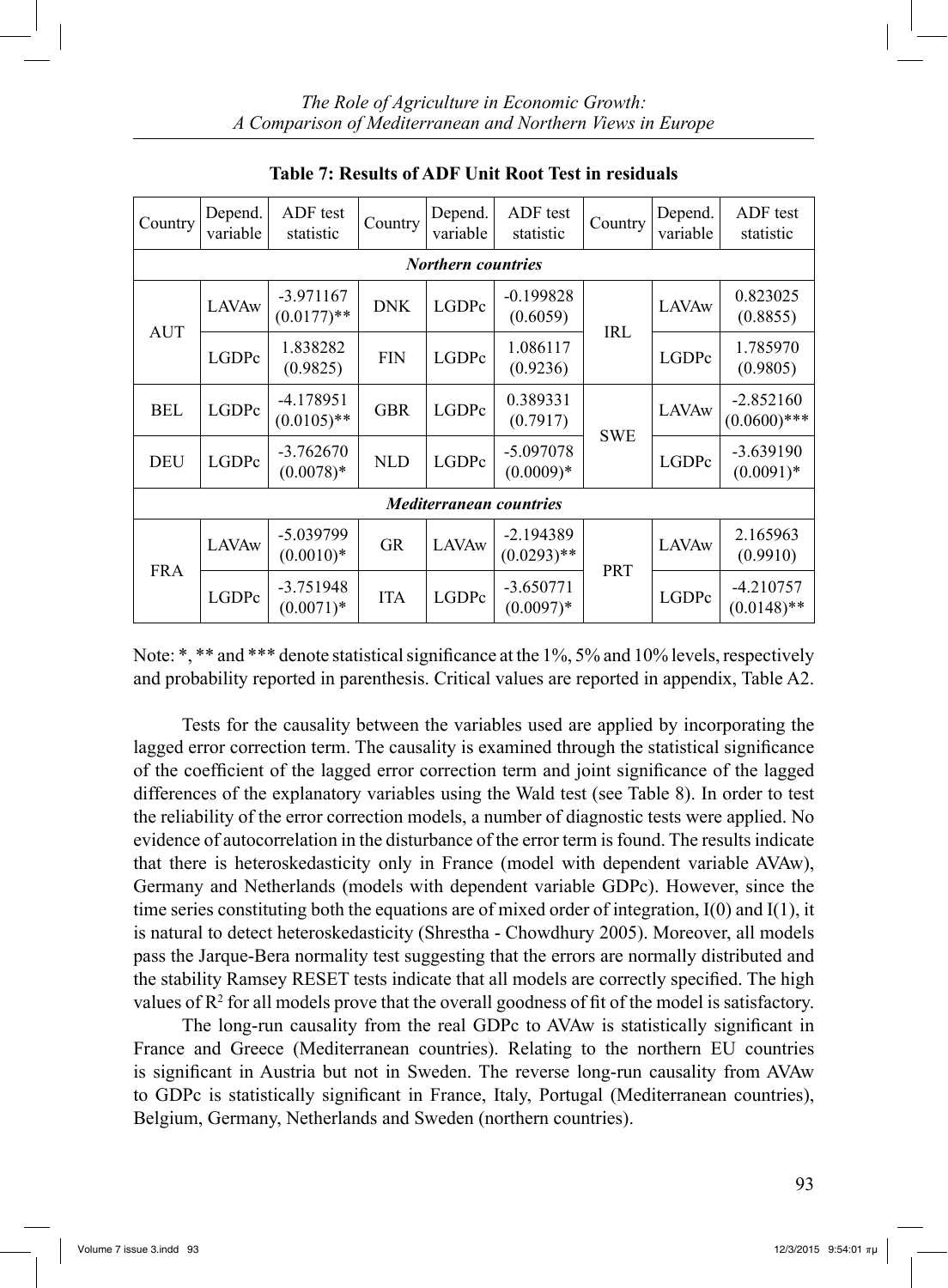| Country            | Dependent    | <b>Model</b> | Long-run<br>relationship       | Short-run<br>relationship              | <b>ECM</b>                    | <b>Causal flow</b>                                                   |  |  |  |  |  |
|--------------------|--------------|--------------|--------------------------------|----------------------------------------|-------------------------------|----------------------------------------------------------------------|--|--|--|--|--|
|                    | variable     |              |                                | Wald statistic $(\chi^2)$              | t-statistic                   |                                                                      |  |  |  |  |  |
| Northern countries |              |              |                                |                                        |                               |                                                                      |  |  |  |  |  |
| <b>AUT</b>         | <b>LAVAw</b> | ARDL(1,1)    | 63.4771*                       | 108.2242*                              | $-0.61723$<br>$(-4.0817)*$    | $GDPc \rightarrow AVAw$<br>(long-run and<br>short-run)               |  |  |  |  |  |
| BEL                | LGDPc        | ARDL(2,0)    | 15.8404*                       | 13.4400*                               | $-0.50494$<br>$(-6.3243)*$    | $\text{AVAw} \rightarrow \text{GDPc}$<br>(long-run and<br>short-run) |  |  |  |  |  |
| DEU                | LGDPc        | ARDL(1,1)    | 2089.8*                        | 17.4650*                               | $-0.18014$<br>$(-1.8800)$ *** | $AVAw \rightarrow GDPc$<br>(long-run and<br>short-run)               |  |  |  |  |  |
| <b>NLD</b>         | LGDPc        | ARDL(2,1)    | 8.2070*                        | $-0.31004$<br>85.1407*<br>$(-4.0266)*$ |                               | $AVAw \rightarrow GDPc$<br>(long-run and<br>short-run)               |  |  |  |  |  |
|                    | <b>LAVAw</b> | ARDL(1,1)    | 1.7282                         | 80.0178*                               | $-0.44772$<br>$(-2.5958)$ **  | $GDPc \rightarrow AVAw$<br>(short-run)                               |  |  |  |  |  |
| <b>SWE</b>         | LGDPc        | ARDL(1,1)    | 43.4875*                       | 95.8112*                               | $-0.34881$<br>$(-3.7122)*$    | $AVAw \rightarrow GDPc$<br>(long-run and<br>short-run)               |  |  |  |  |  |
|                    |              |              | <i>Mediterranean countries</i> |                                        |                               |                                                                      |  |  |  |  |  |
| <b>FRA</b>         | <b>LAVAw</b> | ARDL(1,2)    | 66736.0*                       | 74.5371*                               | $-0.33973$<br>$(-2.8419)*$    | $GDPc \rightarrow AVAw$<br>(long-run and<br>short-run)               |  |  |  |  |  |
|                    | LGDPc        | ARDL(1,3)    | 2.8156***                      | 117.3427*                              | $-0.40747$<br>$(-4.8029)*$    | $AVAw \rightarrow GDPc$<br>(long-run and<br>short-run)               |  |  |  |  |  |
| <b>GR</b>          | <b>LAVAw</b> | ARDL(1,2)    | 40.3565*                       | 32.0008*                               | $-0.72358$<br>$(-3.9750)*$    | $GDPc \rightarrow AVAw$<br>(long-run and<br>short-run)               |  |  |  |  |  |
| <b>ITA</b>         | LGDPc        | ARDL(3,1)    | $6.6675*$                      | 153.9298*                              | $-0.27751$<br>$(-3.0638)*$    | $\text{AVAw} \rightarrow \text{GDPc}$<br>(long-run and<br>short-run) |  |  |  |  |  |
| PRT                | LGDPc        | ARDL(2,2)    | 17143.9*                       | 1.7579                                 | $-0.14155$<br>$(-3.1338)*$    | $\text{AVAw} \rightarrow \text{GDPc}$<br>(long-run)                  |  |  |  |  |  |

#### **Table 8: Results of causality test**

Note: \*, \*\*\* denote statistical significance at the 1%, 10% levels, respectively and t-statistics reported in parenthesis.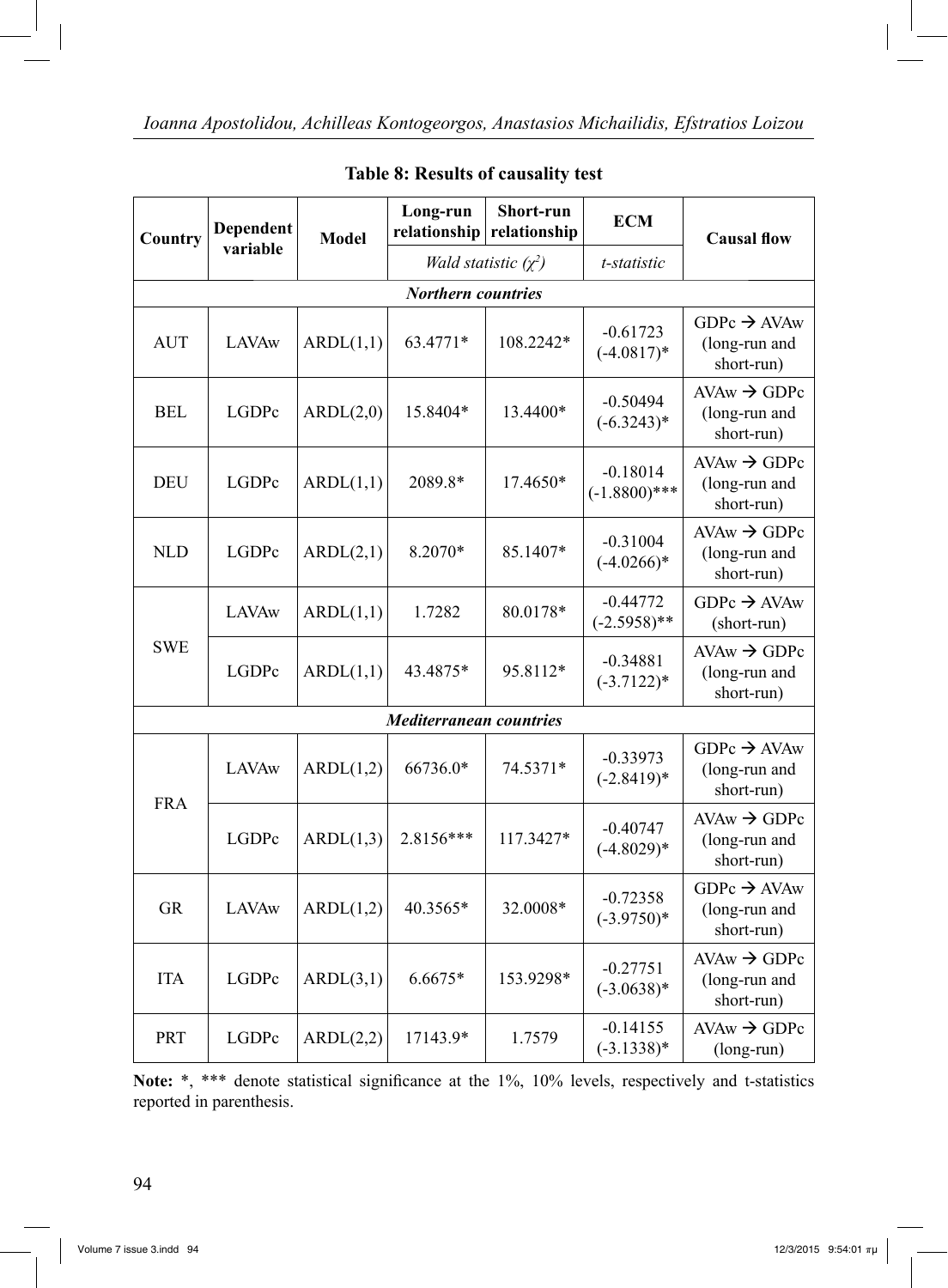The coefficient of the lagged error correction term, ECM, is negative and statistically significant, as expected, in all models and EU countries making certain that the series is non-explosive and that long-run equilibrium is attainable. ECM measures the speed at which dependent variable adjust to changes in the explanatory variable before converging to its equilibrium level and depicts that adjustment in dependent variable (GDPc or AVAw) does not occur instantaneously. As regards the northern EU countries, in Belgium 51%, Germany 18%, Netherlands 31% and Sweden 35% of the disequilibria of the previous year's shock to GDPc adjust back to the long-run equilibrium in the current year, while in France 41% and Greece (Mediterranean countries) the percentage is 72% which suggests a fast adjustment process. In Austria 62% (northern country) of the disequilibria of the previous year's shock to agriculture adjust back to the long-run equilibrium in the current year. Concerning the Mediterranean countries, in France, Italy and Portugal, the percentages are 34%, 28% and 14% respectively which imply a slow adjustment procedure.

 The short-run causality from the real GDPc to AVAw is statistical significant in two northern EU countries, Austria, Sweden and two Mediterranean countries, France, Greece. Moreover, AVAw cause GDPc and there is statistically significant short-run relationship in Belgium, Germany, Netherlands, Sweden (northern EU countries), France and Italy (Mediterranean countries). The short-run relationship from GDPc to agriculture is not significant in Portugal (Mediterranean country).

 The empirical results show that in most of the examined and cointegrated EU countries there is a distinct unidirectional causal flow from GDPc to AVAw and vice versa. However, there is a bi-directional relationship between the variables in the both long-run and short-run for France (Mediterranean country) and only in the short-run for Sweden (northern country). The bi-directional causality indicates a feedback relationship and these findings suggesting that AVAw and GDPc mutually influence each other.

 Furthermore, in relation to the EU countries which their variables are not cointegrated with the ARDL approach an alternative test was applied to investigate the causality. The results of Granger causality by Toda and Yamamoto approach (Table 9) show that there is no causal relationship in northern EU countries such as Finland and Ireland. On the other hand, there is Granger causality from real GDPc to AVAw for Denmark, United Kingdom (northern EU countries) and Spain (Mediterranean country). In addition, AVAw causes real GDPc in Denmark. Consequently, there is a bi-directional Granger causality for Denmark which indicates a feedback relationship signifying that real GDPc and AVAw jointly influence each other. Diagnostic tests were applied in each VAR model and the findings show that there are not heteroskedasticity and autocorrelation problems. As regards the dynamic stability of each model, the inverse roots associated with the characteristic equation corresponding to the model for each country, lie within the unitary circle.

 The empirical findings prove that there is a unidirectional causal relationship from agricultural value added per worker to GDP per capita and vice versa in several Mediterranean and northern countries in Europe, but feedback relationship (bi-directional causal relationship) exists only in one Mediterranean country and two northern EU countries.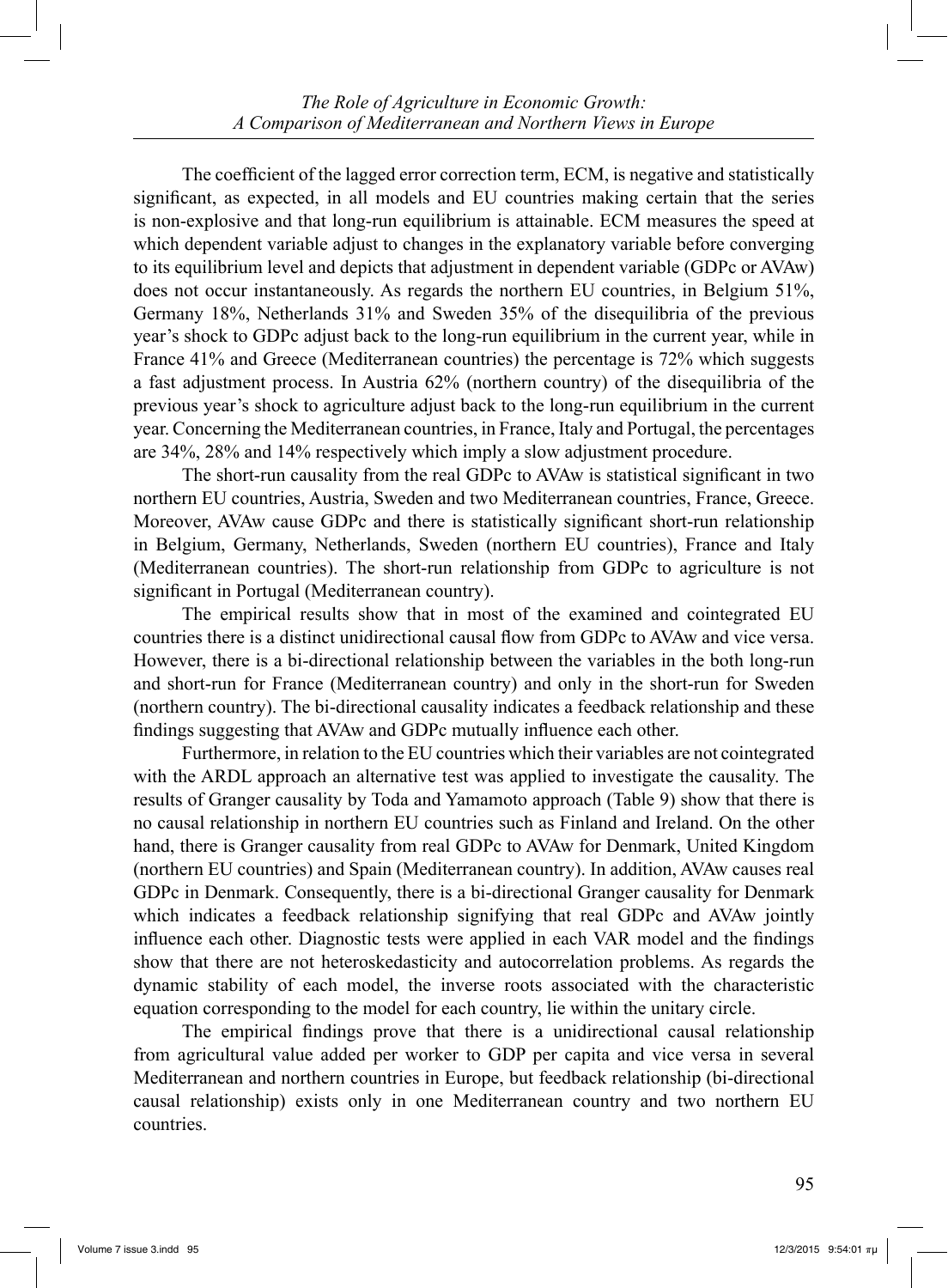| Country                   | Dependent<br>Independent<br>variable<br>variable |                                | <b>Modified Wald</b><br>statistics | Causality               |  |  |  |  |  |  |  |
|---------------------------|--------------------------------------------------|--------------------------------|------------------------------------|-------------------------|--|--|--|--|--|--|--|
| <b>Northern countries</b> |                                                  |                                |                                    |                         |  |  |  |  |  |  |  |
| <b>DNK</b>                | <b>LAVAw</b>                                     | LGDPc                          | 4.339112**<br>(0.0372)             | $GDPc \rightarrow AVAw$ |  |  |  |  |  |  |  |
|                           | LGDPc                                            | <b>LAVAw</b>                   | 3.282986***<br>(0.0700)            | $AVAw \rightarrow GDPc$ |  |  |  |  |  |  |  |
|                           | <b>LAVAw</b>                                     | <b>LGDPc</b>                   | 1.086111<br>(0.5810)               | N <sub>0</sub>          |  |  |  |  |  |  |  |
| <b>FIN</b>                | LGDPc                                            | <b>LAVAw</b>                   | 4.034331<br>(0.1330)               | N <sub>0</sub>          |  |  |  |  |  |  |  |
| <b>GBR</b>                | <b>LAVAw</b>                                     | LGDPc                          | 5.832381***<br>(0.0541)            | $GDPc \rightarrow AVAw$ |  |  |  |  |  |  |  |
|                           | <b>LGDPc</b>                                     | <b>LAVAw</b>                   | 2.917743<br>(0.2325)               | No                      |  |  |  |  |  |  |  |
| <b>IRL</b>                | <b>LAVAw</b>                                     | LGDPc                          | 3.216726<br>(0.2002)               | N <sub>0</sub>          |  |  |  |  |  |  |  |
|                           | LGDPc<br><b>LAVAw</b>                            |                                | 0.623493<br>(0.7322)               | N <sub>0</sub>          |  |  |  |  |  |  |  |
|                           |                                                  | <b>Mediterranean countries</b> |                                    |                         |  |  |  |  |  |  |  |
|                           | <b>LAVAw</b>                                     | LGDPc                          | 9.107974**<br>(0.0105)             | $GDPc \rightarrow AVAw$ |  |  |  |  |  |  |  |
| <b>ESP</b>                | LGDPc                                            | <b>LAVAw</b>                   | 3.610824<br>(0.1644)               | N <sub>0</sub>          |  |  |  |  |  |  |  |

**Table 9: Results of Granger causality by Toda & Yamamoto approach**

**Note:** \*\* and \*\*\* denote statistical significance at the 5% and 10% levels, respectively and p-values reported in parenthesis.

#### **4. Conclusion**

 In this paper, an effort was made to identify the relationship between agricultural value added per worker and GDP per capita in a sample of Mediterranean and northern countries in Europe by employing cointegration analysis and Granger causality tests. Results regarding the autoregressive distributed lag (ARDL) model show that there is a distinct unidirectional relationship from AVAw to GDPc both in the long-run and shortrun for Belgium, Germany, Netherlands, (northern countries) and Italy, while only in the long-run for Portugal (Mediterranean countries). The reverse causality from GDPc to AVAw both in the long-run and short-run exist for Austria (northern country) and Greece (Mediterranean country). There are bi-directional long-run and short-run relationships between the examined variables in France (Mediterranean country) and only in the short-run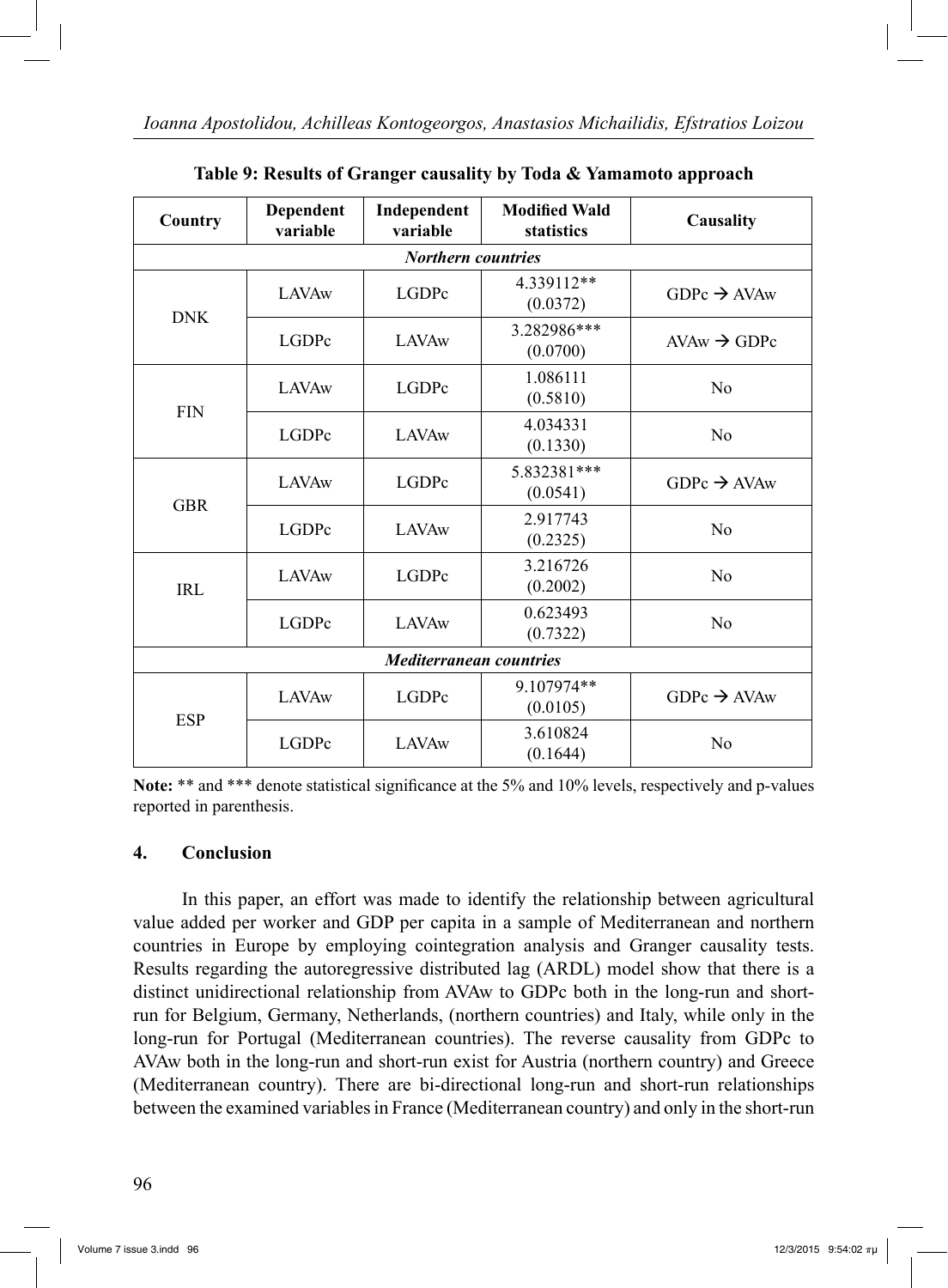for Sweden (northern country). Additionally, Granger causality test by Toda and Yamamoto approach prove that GDPc cause AVAw in United Kingdom (northern country) and Spain (Mediterranean country). There is also feedback between the investigated variables for Denmark (northern country).

 Despite the fact that the contribution of agriculture in Northern EU countries is marginal, findings provide evidences that agriculture might drive economic growth, especially in Germany and Belgium. The relative economic significance of agriculture in these northern countries is not high however the sector maintains an essential role in the growth process. Northern EU country such as the Netherlands and Mediterranean countries such as France, Italy and Portugal have a clear comparative advantage in agriculture and are major exporters on world agricultural markets.

 Results prove that there are many Mediterranean and northern countries in which causality exists in one direction from AVAw to GDPc, or, in other words, that agriculture can lead to growth in European Union. Those findings are consistent with studies supporting that agricultural productivity growth is essential to bear the economy into growth (get the economy moving) because of the fact that releases a surplus of raw materials, food, capital, labor and simultaneously generates demand for industrial goods and services. Moreover, there are several northern countries and only one Mediterranean country (Greece) which the causal relationship exists from GDPc to AVAw. A possible explanation of this finding is that increases in the non-agricultural wage lead to relocation and raises in agricultural productivity thereby implying that causality runs from economic growth to agriculture. Additionally, the bi-directional relationship between agriculture and economic growth occurs in two northern EU countries (Denmark and Sweden) and only in one Mediterranean country (France) which indicates that there are "strong" economies in this period of economic crisis.

 On the other hand, some crucial differences among the Mediterranean and northern countries in Europe were observed. Thus, the speed at which GDPc adjusts to changes in agricultural value added per worker before converging to its equilibrium level is lower in Spain and Portugal than in the northern EU countries. In particular, Greece has faster adjustment process than the northern EU countries when the causality runs from GDPc to AVAw. However, the empirical results failed to provide obvious differences and strong evidence as regards the agriculture's role in economic growth among northern and Mediterranean countries in Europe. So, it would be useful to re-examine the role of agriculture in economic growth adding Central and Eastern European countries in the sample.

 In conclusion, it is noteworthy that although in the European Union is observed a significant reduction in AVA as a percentage of GDP agriculture may lead to economic growth in several EU countries. Hence, policy makers have to take into account the fact that agriculture can become the engine of growth in Europe and play the stabilizer's role in the whole EU economy especially for this period of economic crisis.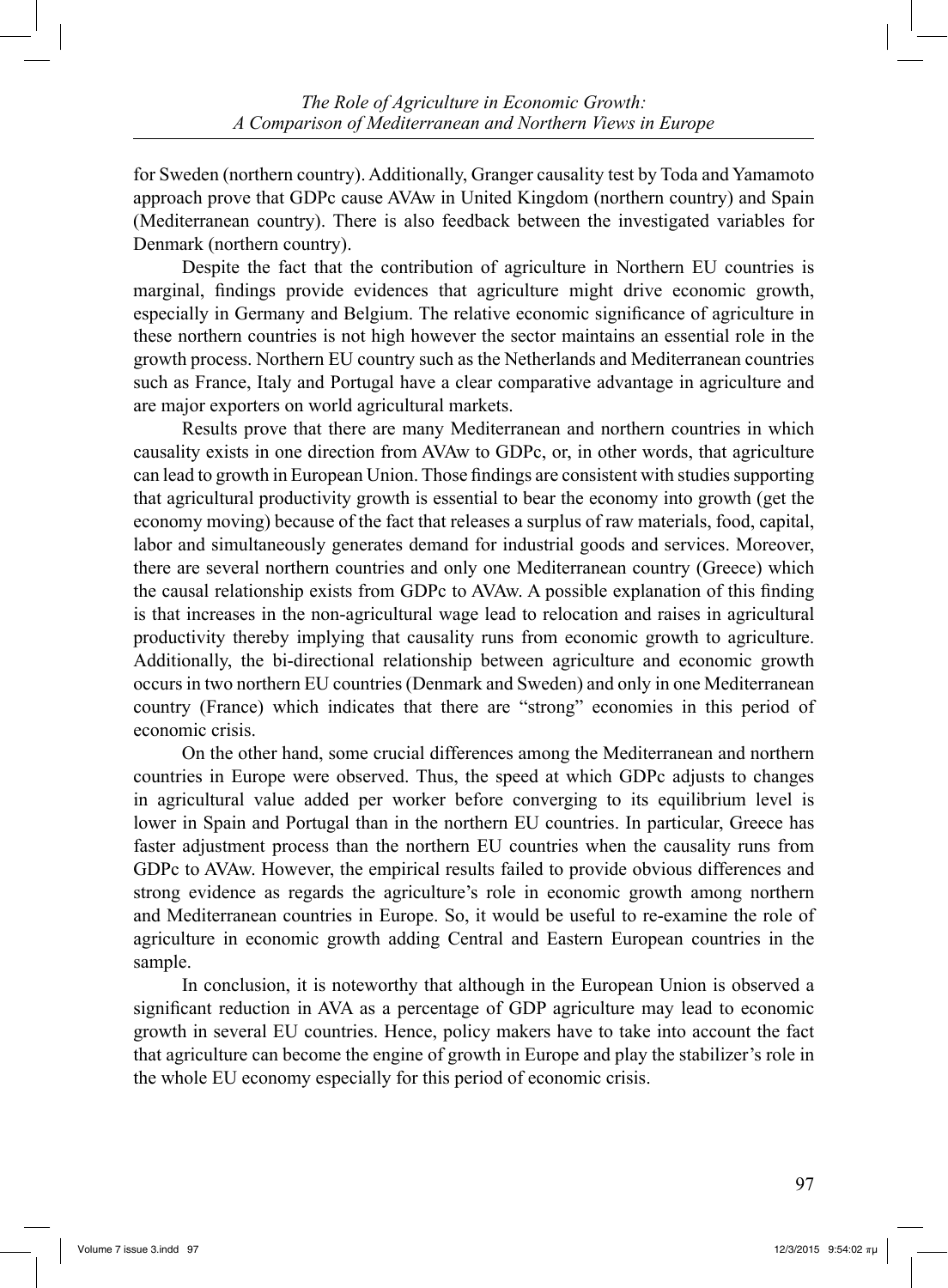#### **References**

Adelman, I., 1984, 'Beyond export-led growth', *World Development,* 12, 9, pp. 937-949.

Ardeni, P. G. and Rausser, G. C., 1995, 'Alternative subsidy reduction paths: the role of fiscal and monetary policy linkage', Rausser, G. C., *GATT Negotiations and the Political Economy of Policy Reform,* Berlin, Springer-Verlag.

Barro, R. J. and Sala-i-Martin, X., 1994, *Economic Growth*, New York, NY, McGraw-Hill

- Bell, C., Hazell, P. and Slade, R., 1982, *Project Appraisal in a Regional Perspective*, Baltimore, MD, Johns Hopkins University Press.
- Block, S. A. and Timmer, C. P., 1994, 'Agriculture and Economic Growth: Conceptual Isuues and the Kenyan Experience', *Consulting Assistance on Economic Reform (CAER) Project,* Cambridge, MA, Harvard Institute for International Development.
- Botrić, V., 2013, Determinants of Intra-industry Trade between Western Balkans and EU-15: Evidence from Bilateral Data, *International Journal of Economic Sciences and Applied Research,* 6, 2, pp. 7-23.
- Bravo-Ortega, C. and Lederman, D., 2005, 'Agriculture and national welfare around the world: causality and international heterogeneity since 1960', *Policy Research Working Paper*, No. 3499, Washington. D.C., World Bank.
- Brooks, C., 2008, *Introductory Econometrics for Finance*, 2nd edition, Cambridge, Cambridge University Press.
- Chenery, H. B. and Syrquin, M., 1975, *Patterns of Development. 1950-1970,* London, Oxford University Press.
- Clark, C., 1940, *The conditions of economic progress,* 3rd edition, London, Macmillan.
- De Janvry, A. and Sadoulet, E., 2009, 'Agricultural growth and poverty reduction: additional evidence', *The World Bank Research Observer*, Oxford Journals, 25, 1, pp. 1-20.
- Dervis, K., De Melo, J. and Robinson, S., 1982, *General Equilibrium Models for Development Policy,* Cambridge, Cambridge University Press.
- Echevarria, C., 1997, 'Changes in the sectoral composition associated with economic growth', *International Economic Review,* 38, 2, pp. 431-452.
- Estudillo, J. and Otsuka, K., 1999, 'Green Revolution, human capital and off-farm employment: changing sources of income among farm households in central Luzon, 1966-1994', *Economic Development and Cultural Change,* 47, 3, pp. 497-523.
- Gardner, B., 2005, 'Causes of Rural Development', *Agricultural Economics,* 32, 1, pp. 21-41.
- Gemmell, N., Lloyd, T. A. and Mathew, M., 2000, 'Agricultural growth and inter-sectoral linkages in a developing economy', *Journal of Agricultural Economics*, 51, 3, pp. 353- 370.
- Giles, D., 1997, 'Causality between the Measured and Underground Economies in New Zealand', *Applied Economics Letters*, 4, 1, pp. 63-67.
- Gollin, D., 2010, 'Agricultural productivity and economic growth', Evenson, R. and Pingali, P., *Handbook of Agricultural Economics*, Amsterdam, North Holland.
- Gouveia, S., 2014, Business cycle correlation between the Euro area and the Balkan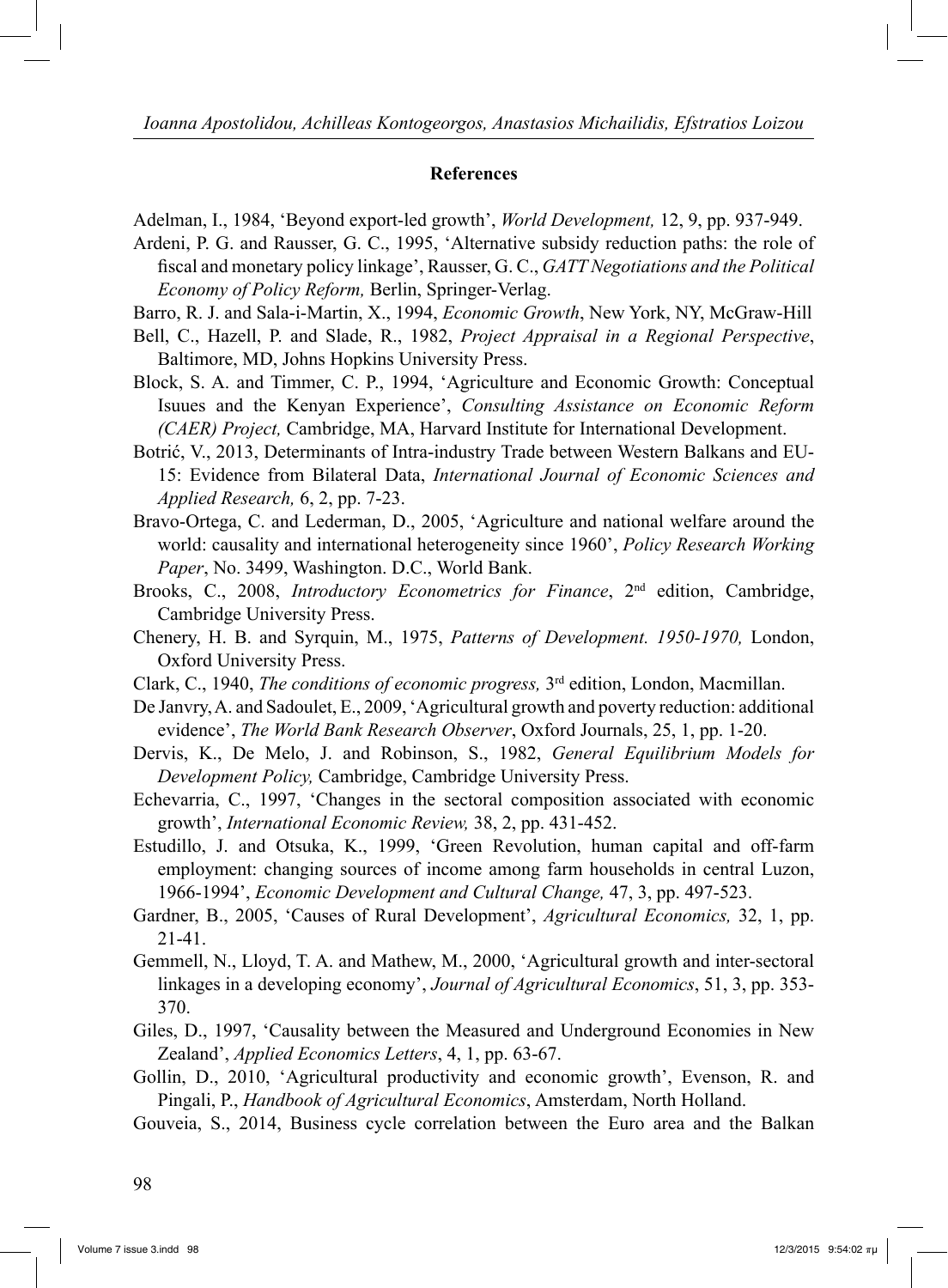countries, *International Journal of Economic Sciences and Applied Research*, 7, 1, pp. 33-49.

- Granger, C.W.J., 1969, 'Investigating causal relations by econometric models and crossspectral models', *Econometrica*, 37, 3, pp. 424-438.
- Granger, C.W., 1988, 'Some recent developments in a concept of causality', *Journal of Econometrics*, 39, 1-2, pp. 199–211.
- Greenaway, D. and Milner, C., 1993, *Trade and industrial policy in developing countries*, Ann Arbor, University of Michigan Press.
- Greene, W. H., 2000, *Econometric Analysis*, 4<sup>th</sup> edition, Upper Saddle River, N.J., Prentice Hall.
- Gujarati, D. N., 2003, *Basic Econometrics*, 4<sup>th</sup> edition, Boston, McGraw-Hill.
- Haggblade, S., Hazell, P. and Brown, J., 1989, 'Farm-nonfarm linkages in rural Sub-Saharan Africa', *World Development*, 17, 8, pp. 1173-1201.
- Haldar, S. K. and Mallik, G., 2010, 'Does Human Capital Cause Economic Growth? A Case Study of India', *International Journal of Economic Sciences and Applied Research*, 3, 1, pp. 7-25.
- Harris, R. and Sollis, R., 2003, *Applied Time Series Modelling and Forecasting*, West Sussex, Wiley.
- Higgs, P., 1986, *Adoption and survival in Australian agriculture*, Melbourne, Oxford University Press.
- Hwa, E., 1988, 'The contribution of agriculture to economic growth: some empirical evidence', *World development*, 16, 11, pp. 1329-1339.
- Johnston, B. F. and Mellor, J. W., 1961, 'The role of agriculture in economic development', *The American Economic Review,* 51, 4, pp. 566-593.
- Katrakilidis, K., Tsaliki, P. and Tsiakis, T., 2013, 'The Greek economy in a Kaldorian development framework', *Acta Oeconomica,* 63, 1, pp. 61-75.
- Kuznets, S., 1966, *Modern Economic Growth: Rate, Structure and Spread*, New Haven, CT., Yale University Press.
- Kurozumi, E. and Yamamoto, T., 2000, 'Modified lag augmented vector autoregressions', *Econometric Reviews*, 19, 2, pp. 207–231.
- Lewis, W. A., 1954, 'Economic development with unlimited supplies of labor', *The Manchester School*, 22, 2, pp. 139-191.
- Loizou, E., Mattas, K. and Pagoulatos, A., 1997, 'Macro-monetary Effects on Agricultural Prices: the Case of Greek Agriculture', *Applied Economics Letters*, 4, pp. 397-401.
- Matchaya, G. C., Chilonda, P. and Nhelengethwa, S., 2013, 'International Trade and Income in Malawi: A Co-integration and Causality Approach', *International Journal of Economic Sciences and Applied Research*, 6, 2, pp. 125-147.
- Matsuyama, K., 1992, 'Agricultural Productivity, Comparative Advantage, and Economic Growth', *Journal of Economic Theory*, 58, 2, pp. 317-334.
- Mavrotas, G. and Kelly, R., 2001, 'Old Wine in New Bottles: Testing Causality between Savings and Growth', *The Manchester School*, 69, 1, pp. 97-105.
- Mishra, P. K., 2011, 'The dynamics of relationship between exports and economic growth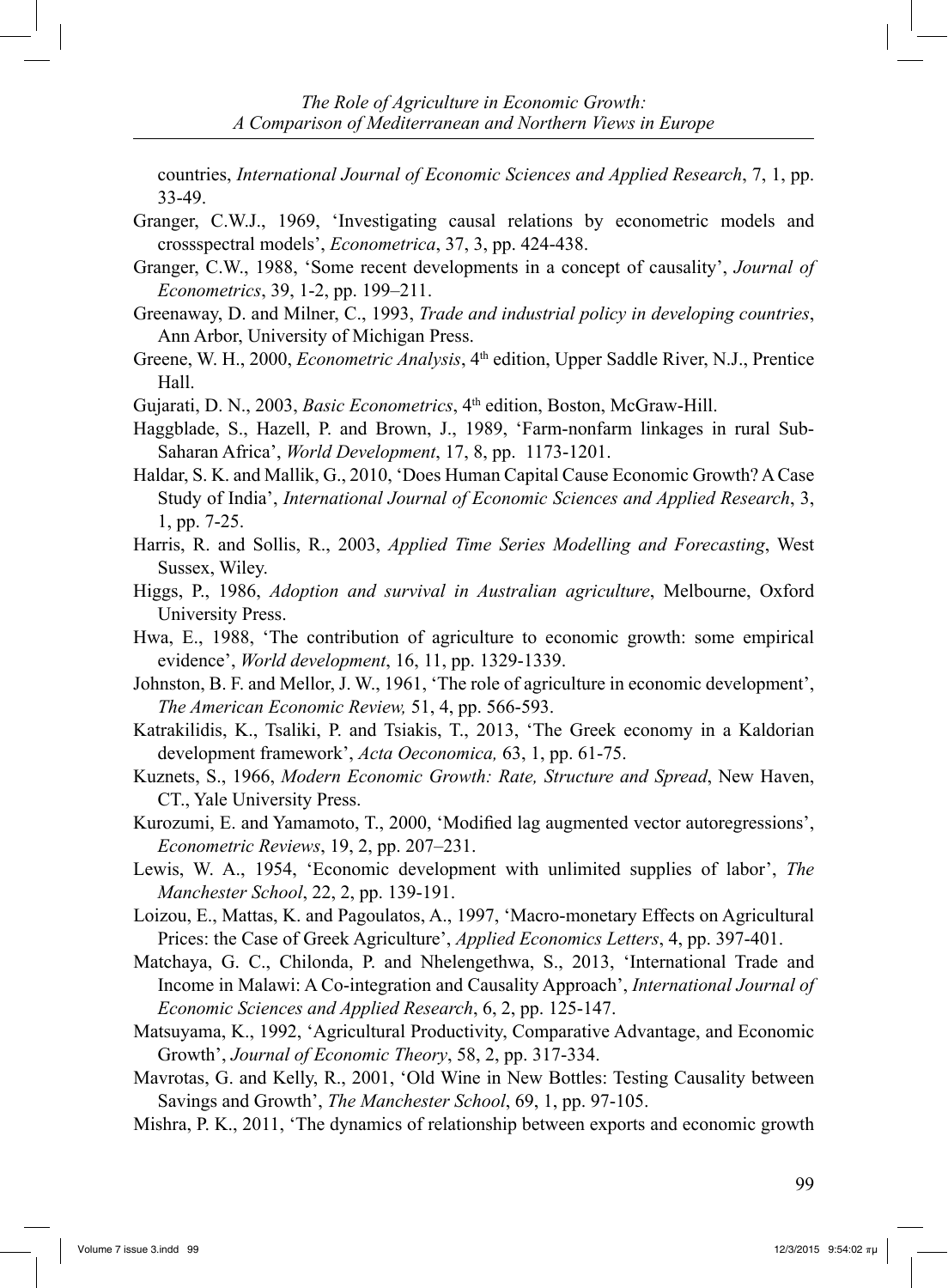in India', *International Journal of Economic Sciences and Applied Research,* 4, 2, pp. 53-70.

- Mundlak, Y. and Cavallo, D., 1982, 'Agriculture and Economic Growth in an Open Economy: The Case of Argentina', *IFPRI Research Report,* No. 36. Washington, DC, International Food Policy Research Institute.
- Mundlak, Y., Cavallo, D. K. and Domenech, R., 1989, 'Agriculture and Economic Growth in Argentina, 1913-84', *IFPRI Research Report,* No. 76, Washington, DC, International Food Policy Research Institute.
- Myrdal, G., 1957, *Economic nationalism and internationalism,* Melbourne, Australian Institute of international Affairs
- Naanwaab, C. and Yeboah, O.A., 2014, A partial equilibrium analysis of NAFTA's impact on U.S. bilateral trade, *International Journal of Economic Sciences and Applied Research*, 7, 1, pp. 89-112.
- Perron, P., 1997, 'Further evidence on breaking trend functions in macroeconomic variables', *Journal of Econometrics*, 80, 2, pp. 355-385.
- Pesaran, M. and Shin, Y., 1999, 'An autoregressive distributed lag modeling approach to cointegration analysis', Strom, S., *Econometrics and Economic Theory in the 20th Century: The Ragnar Frisch centennial Symposium*, Cambridge, Cambridge University Press.
- Pesaran, M., Shin, Y. and Smith, R., 2001, 'Bounds testing approaches to the analysis of level relationships', *Journal of Applied Econometrics,* 16, 3, pp. 289-326.
- Prebisch, R., 1950, *The economic development of Latin America and its principal problems*, Lake Success, NY, U.N. Department of Economic Affairs.
- Ranis, G. and Fei, J. C. H., 1961, 'A theory of economic development', *The American Economic Review*, 51, 4, pp. 533-565.
- Ranis, G., Stewart, F. and Angeles-Reyes, E., 1990, *Linkages in Developing Countries: A Philippine Stud,* San Francisco, CA, ICS Press for the International Center for Economic Growth.
- Robertson, J. and Orden, D., 1990, 'Monetary impacts on prices in the short and long run: Some evidence from New Zealand', *American Journal of Agricultural Economics,* 72, 1, pp. 160-171.
- Samini, A. J. and Khyareh, M. M., 2012, 'Agriculture and Economic Growth: The Case of Iran', *International Journal of Economics and Management Engineering (IJEME),* 2, 4, pp. 160-166.
- Self, S. and Grabowski, R., 2007, 'Economic Development and the Role of Agricultural Technology', *Agricultural Economics,* 36, 3, pp. 395-404.
- Shrestha, M. B. and Chowdhury, K., 2005, 'ARDL modelling approach to testing the financial liberalization hypothesis', *Economics working paper series 2005*, University of Wollongong.
- Sims, C., 1972, 'Money, income and causality', *The American Economic Review,* 62, 4, pp. 540-552.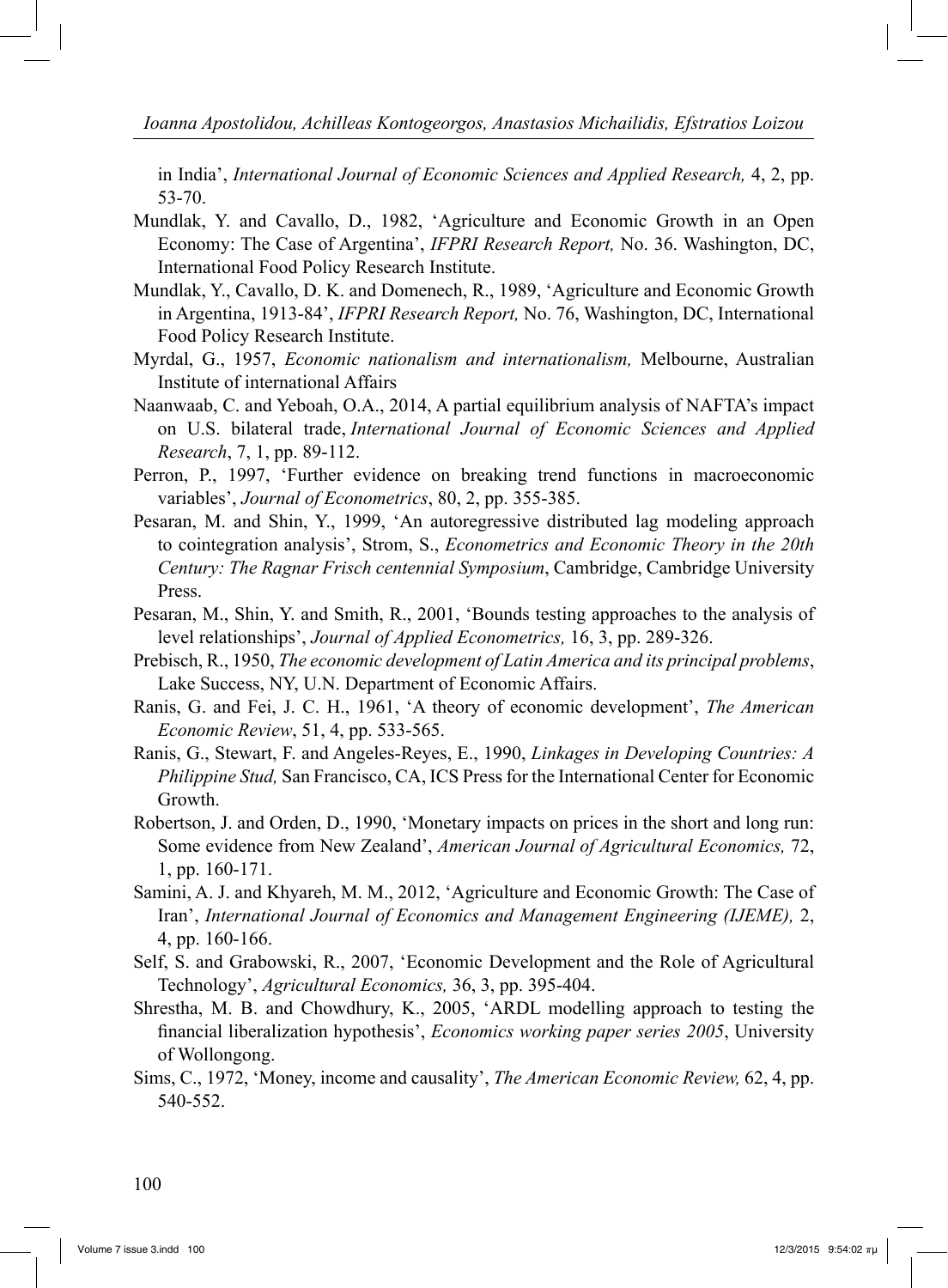- Singer, H., 1950, 'The distribution of gains between investing and borrowing countries', *American Economic Review,* 40, pp. 473-485.
- Singer, H., 1979, 'Policy implications of the Lima target', *Industry and Development,* 3, pp. 17-22.
- Steger, T., 2000, 'Economic growth with subsistence consumption', *Journal of Development Economics*, 62, pp. 343-361.
- Stern, N., 1996, 'Growth theories, old and new and the role of agriculture in economic development', *Economic and Social Development Paper,* No. 136, FAO.
- Tiffin, R. and Irz, X., 2006, 'Is agriculture the engine of growth?', *Agricultural Economics,* 35, 1, pp. 79-89.
- Timmer, C. P., 2002, 'Agriculture and Economic Development', Gardner, B. and Rausser, G., *Handbook of Agricultural Economics,* Amsterdam, North Holland, pp. 1487-1546.
- Toda, H.Y. and Yamamoto, T., 1995, 'Statistical inference in vector autoregressions with possibly integrated process', *Journal of Econometrics,* 66, 1-2, pp. 225-250.
- Valdes, A., 1991, 'The role of agricultural exports in development', Timmer, C. P., *Agriculture and the State: Growth, Employment, and Poverty in Developing Countries,* Ithaca, NY, Cornell University Press.
- Vollrath, D., 2009, 'The dual economy in long-run development', *Journal of Economic Growth,* 14, 4, pp. 287-312.
- Winters, P., De Janvry, A., Sadoulet, E. and Stamoulis, K., 1998, 'The role of agriculture in economic development: Visible and invisible surplus transfers', *The Journal of Development Studies*, Taylor and Francis Journals, 34, 5, pp. 71-97.
- World Bank, 2007, *World Development Report 2008: Agriculture for Development*, Washington, D.C., World Bank/Oxford University Press.
- Zivot, E. and Andrews, D., 1992, 'Further evidence on the Great Crash, the Oil-Price Shock and the Unit Root Hypothesis', *Journal of Business & Economic Statistics*, 10, 3, pp. 936-954.